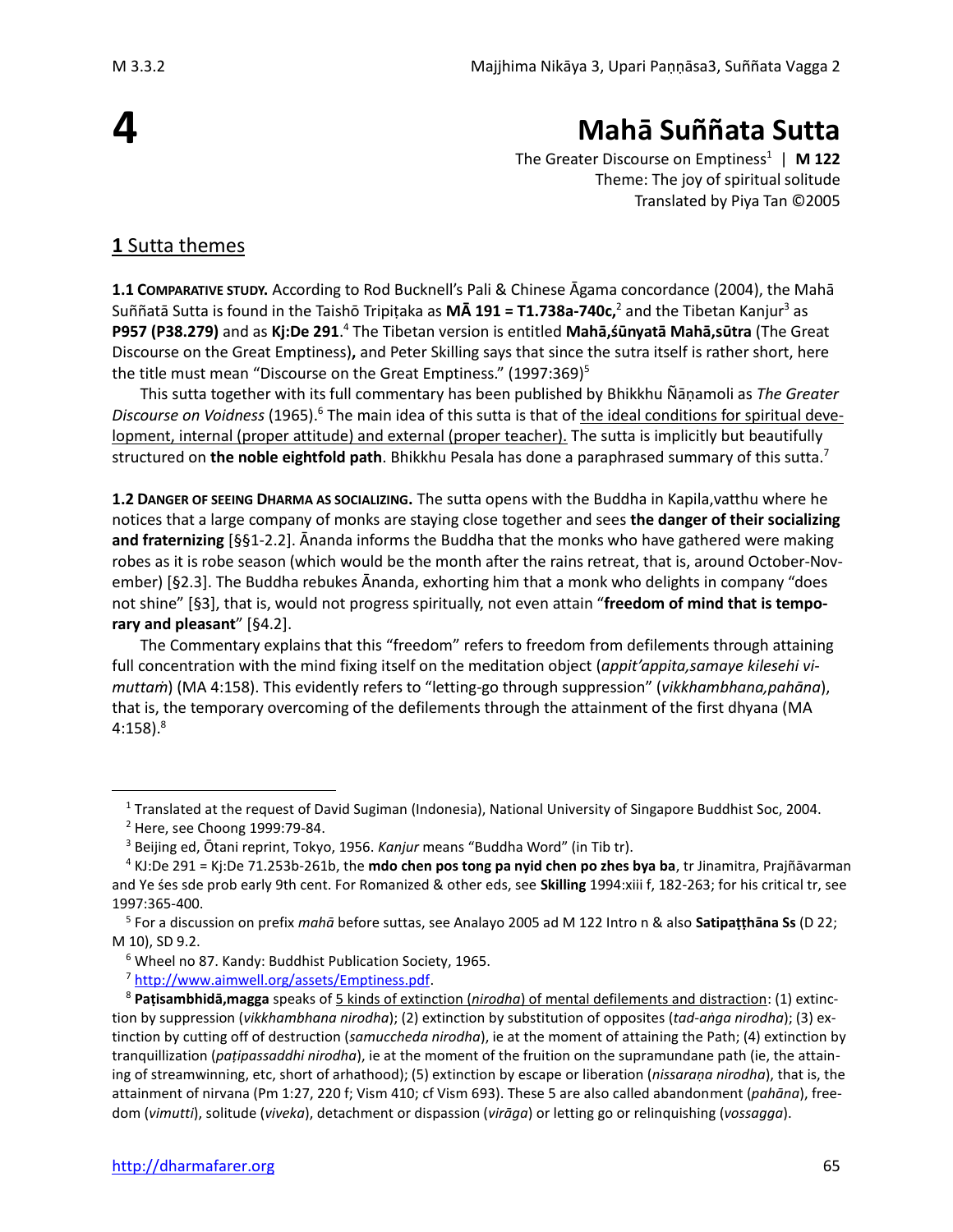The Buddha points out the danger of lustful desire in physical things [§5]. He speaks of his own "abiding in emptiness" (*suññatā vihāra*) [§6] and encourages the monks to abide thus [§7].

#### **1.3 THE MADDING CROWD**

**1.3.1** The Majjhima Commentary generally stresses on the issues of crowding and of space: a crowded life is spiritually stifling; the spacious life supports a focused mind that brings freedom. The tone of the Commentary here reflects that of a passage from the prophetic **Cakka,vatti Sīha,nāda Sutta** (D 26), where it describes India (Jambu,dīpa) of the future thus:

And in the time when those people have a lifespan of 80,000 years, this Jambu, dīpa [Jambul<sup>9</sup>] Continent] will be powerful and prosperous, and villages, towns and cities will be but a cock's flight from one to the next.

And in the time when those people have a lifespan of 80,000 years, this Jambu,dīpa would be like the Avīci hell, thick with people like the jungle is thick with reeds and rushes.

At that time, the Benares of today will be a royal city called Ketu,mati, powerful and prosperous, crowded with people and plenty. In Jambu,dīpa there will be 84,000 cities headed by Ketu, mati as the royal capital. The royal capital control of the royal capital control of the royal capital.

The Mahā Suññata Sutta opens with the Buddha noticing the crowded dormitories at Kāḷa Khemaka's dwelling, how the beddings and resting places are placed so close together that they touch one another.

**1.3.2 The Commentary** gives this long dramatic account:<sup>10</sup>

*Tato cintesi–"mayā sata,sahassa,kapp'ādhikāni cattāri asaṅkheyyāni gaṇa,vāsa,viddhaṁsan'atthaṁ dasa pāramiyo pūritā, ime ca bhikkhū ito paṭṭhāy'eva gaṇaṁ bandhitvā gaṇâbhiratā jātā ananucchavikaṁ karontî ti. So dhamma,saṁvegaṁ uppādetvā puna cintesi–"sace eka-ṭ,ṭhāne dvīhi bhikkhūhi na vasitabban'ti sakkā bhaveyya sikkhāpadaṁ paññapetuṁ, sikkhāpadaṁ paññāpeyyaṁ, na kho panetaṁ sakkā. Handâhaṁ mahā,suññatā,paṭipattiṁ nāma suttantaṁ desemi, yaṁ sikkhākāmānaṁ kula,puttānaṁ sikkhāpada,paññatti viya nagara,dvāre nikkhitta,sabba,kāyika-ādāso viya ca bhavissati. Tato yathā nām'ekasmiṁ ādāse khattiy'ādayo attano vajjaṁ disvā taṁ pahāya anavajjā honti, evam evaṁ mayi parinibbute'pi pañca,vassa,sahassāni imaṁ suttaṁ āvajjitvā gaṇaṁ vinodetvā ekī,bhāvâbhiratā kula,puttā vaṭṭa,dukkhassa antaṁ karissantî ti. Bhagavato ca manorathaṁ pūrentā viya imaṁ suttaṁ āvajjitvā gaṇaṁ vinodetvā vaṭṭa,dukkhaṁ khepetvā parinibbutā kula,puttā gaṇana,pathaṁ vītivattā. Vālika,piṭṭhi,vihārepi hi ābhidhammika-abhaya-t,thero nāma vasspanāyika,samaye sambahulehi bhikkhūhi saddhiṁ imaṁ suttaṁ sañjhāyitvā "sammā,sambuddho evaṁ kāreti, mayaṁ kiṁ karomî ti āha. Te sabbepi anto,vasse gaṇaṁ vinodetvā ekī,bhāvâbhiratā arahattaṁ pāpuṇiṁsu. Gaṇa,bhedanaṁ nāma idaṁ suttan ti.* (MA 4:155-157)

<sup>9</sup> The jambul is the black plum of India: see **Kosala S 1** (A 10.29/5:59-65) @ SD 16.15 (3).

<sup>10</sup> *Ito kira pubbe bhagavatā dasa dvādasa bhikkhū eka-ṭ,ṭhāne vasantā na diṭṭha,pubbā. Athassa etad ahosi–gaṇavāso nāmāyaṁ vaṭṭe āciṇṇa,samāciṇṇo nadī,otiṇṇa,udaka,sadiso, niraya,tiracchāna,yoni,petti,visayâsura,kāyesu 'pi, manussa,loka-deva,loka,brahma,lokesu'pi gaṇa,vāso'va āciṇṇo. Dasa,yojana,sahasso hi nirayo tipu,cuṇṇa,bharitā nāḷi viya sattehi nirantaro, pañcavidha,bandhana,kamma,kāraṇakaraṇa-ṭ,ṭhāne sattānaṁ pamāṇaṁ vā paricchedo vā natthi, tathā vāsīhi tacchanâdi,ṭhānesu, iti gaṇa,bhūtā'va paccanti. Tiracchāna,yoniyaṁ ekasmiṁ vammike upasikānaṁ pamāṇaṁ vā paricchedo vā natthi, tathā ekeka,bil'ādīsu'pi kipillik'ādīnaṁ. Tiracchāna,yoniyam pi gaṇa, vāso'va. Peta,nagarāni ca gāvutikāni aḍḍha,yojanikāni'pi peta,bharitāni honti. Evaṁ petti,visaye'pi gaṇa,vāso'va. Asura,bhavanaṁ dasa,yojana,sahassaṁ kaṇṇe pakkhitta,sūciyā kaṇṇa,bilaṁ viya hoti. Iti asura,kāye'pi gaṇa,vāso' va. Manussa,loke sāvatthiyaṁ satta,paṇṇāsa kula,sata,sahassāni, rāja,gahe anto ca bahi ca aṭṭhā,rasa manussa, koṭiyo vasiṁsu. Evaṁ aññesupi ṭhānesū'ti manussa,lokepi gaṇa,vāso'va. Bhumma,devatā ādiṁ katvā deva.loka, brahma.lokesu'pi gaṇa,vāso'va. Ek'ekassa hi deva,puttassa aḍḍha,tiyā nāṭaka,koṭiyo honti, nava'pi koṭiyo honti, ekaṭ,ṭhāne dasa,sahassā'pi brahmāno vasanti.*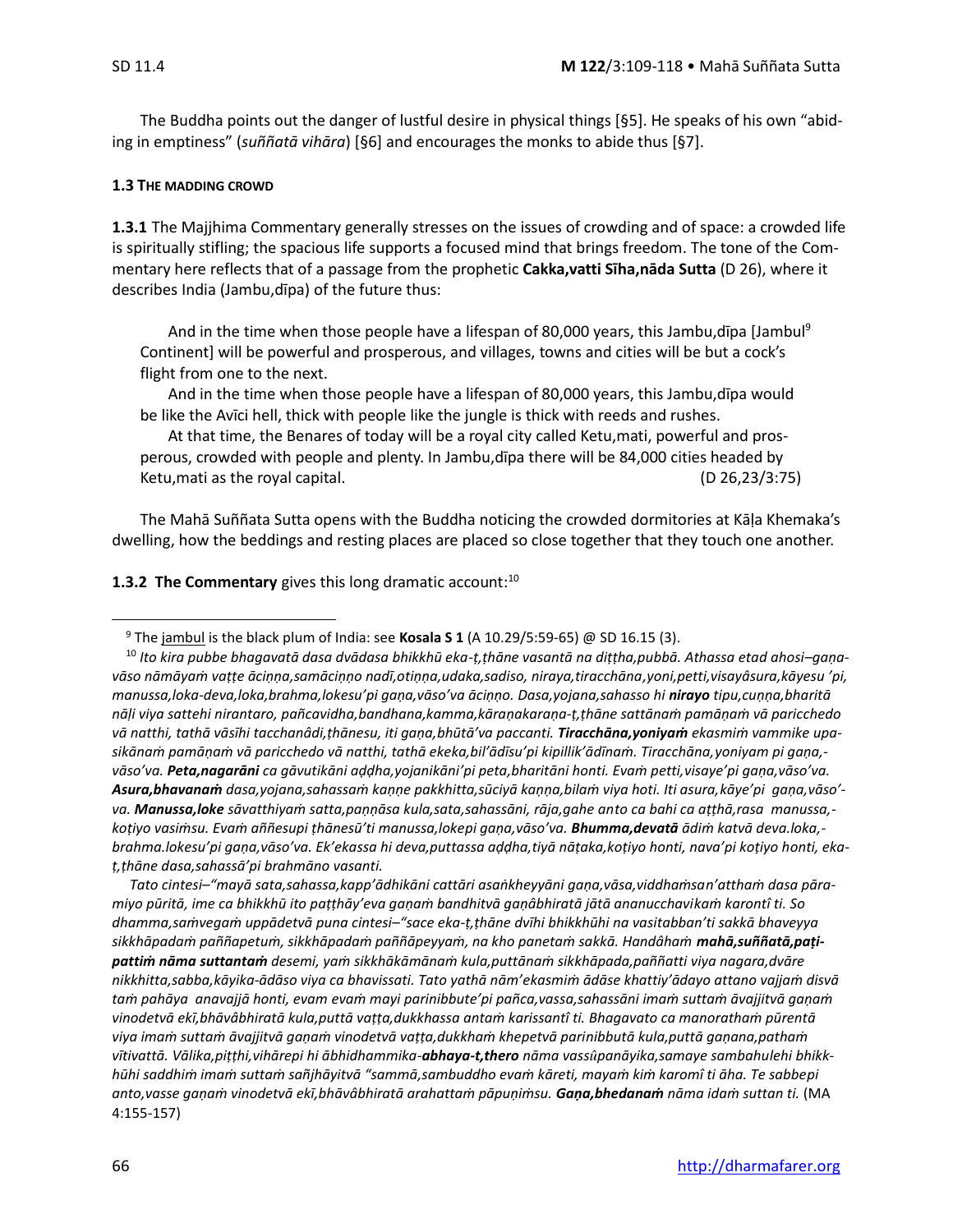Before this, it seems, the Blessed One had never before seen ten or twelve monks dwelling in one place. Then this occurred to him,

"This group-living [social life] (*gaṇa,vāsa*) is extremely common in the rounds of existence. As water collects into rivers, so group-living is common in hell, in the animal world, in the ghost realm, and in the asura existence; and in the human world, the heavenly world, and the Brahmā world, too.

For **hell** is 10,000 yojanas<sup>11</sup> across and is crowded with beings, like powdered lead packed in a tube. There is no counting or reckoning the beings in the place of torture of by the fivefold binding.<sup>12</sup> There is no counting or reckoning the beings in the place of paring with adzes, etc.<sup>13</sup> Such is the way they are cooked in groups.

As for the animal world—just as there is no counting or reckoning the termites in a single termite nest; and there is no counting or reckoning of ants in an ant-hill—even so, is the groupliving in the animal world, too.

And there are ghost cities a quarter or half a yojana across crowded with ghosts. Such is group-living in the ghost realm, too.

The 10,000-yojana-wide sphere of the asura demons is like the hole in the ear just that a needle might go through. Such is group-living in the asura world, too.

As regards the human world**,** there are 5,700,000 in the families living in Sāvatthi; inside and outside Rājagaha, there are 1,800,000 people. Such is group-living in certain places in the world, too.

Beginning with the earth deities**,** there is group-living in the heavens and the Brahmā world, too. Each deva has two and a half crore of dancers, even up to nine crores. And there are ten thousand Brahmās living in one place."

Then he thought, "For 4 incalculables and a hundred thousand aeons, the 10 perfections<sup>14</sup> have been fulfilled by me for the purpose of undoing group-living. As soon as those monks who formed themselves into groups and find delight in groups, they will act in an unbecoming manner, forming groups and delighting in them."

Then, the feeling of concern for the Dharma arose in him, and he thought again, "If it were possible to announce a training rule that two monks should not live in one place I would do so, but that is not possible. Come now, let me expound the discourse called 'The Practice of Great Emptiness' (*mahā suññatā paṭipatti nāma suttantaṁ*), which for training young men of family desirous of training, will be like a promulgated training rule.

<sup>11</sup> A *yojana* is the yoke of an Indian plough (J 6:38, 42). As distance, it is as far as can be covered by a yoke of oxen, ie, about 11.25 km or 7 mi (DhA 1:108, 2:13).

<sup>12</sup> See **Bāla,paṇḍita S** (M 129,10/3:166), SD 2.22 & **Deva,dūta S** (M 130,10/3:182 f), SD 2.23.

<sup>13</sup> See **Bāla,paṇḍita S** (M 129,12/3:166), SD 2.22 & **Deva,dūta S** (M 130,12/3:183), SD 2.23.

<sup>14</sup> "The ten perfections" (*dasa pārami*) are a late canonical list of virtuous qualities said to lead to Buddhahood. These 10 qualities, occurring frequently in **Buddha.vaṁsa** (B 6 f, 11, 38, 62, 48), **Cariyā,piṭaka** (Cp 83, 102 f, 588), **Jātakas** (J 1:73, 6:546), **Apadāna** (Ap 5 f, 17, 23, 26, 28 f, 32, 37, 40, 43, 45, 48, 212, 309, 318, 325, 369, 411, 443, 551), & DhA 1:84, are: (1) generosity (*dāna*), (2) moral virtue (*sīla*), (3) renunciation (*nekkhamma*), (4) wisdom (*paññā*), (5) effort (*viriya*), (6) patience (*khanti*), (7) truthfulness (*sacca*), (8) determination (*adhiṭṭhāna*), (9) lovingkindness (*mettā*), and (10) equanimity (*upekkhā*). On older usage of *pāramī* as "completeness, perfection, highest state, see Sn 1018, 1020; Pug 70; VvA 2; PvA 139. Cf *pārami-p,patta* (M 3:28 f; Nc 20, 435; Miln 21, 22). The Skt sources list 6 perfections (*pāramitā*), probably older: (1) generosity (*dāna*), (2) moral virtue (*śīla*), (3) patience (*kṣānti*), (4) effort (*viriya*), (5) concentration (*samādhi*) and (6) wisdom (*prajñā*). These were later also increased to 10 to complement the 10 stages (*bhūmi*) of a Bodhisattva's career, with the additional perfections: (7) skilful means (*upāya,kauśalya*), (8) resolution (*praṇidhāna*), (9) strength (*bala*), and (10) spiritual knowledge (*jñāna*). See BHSD: *pāramttā* for refs.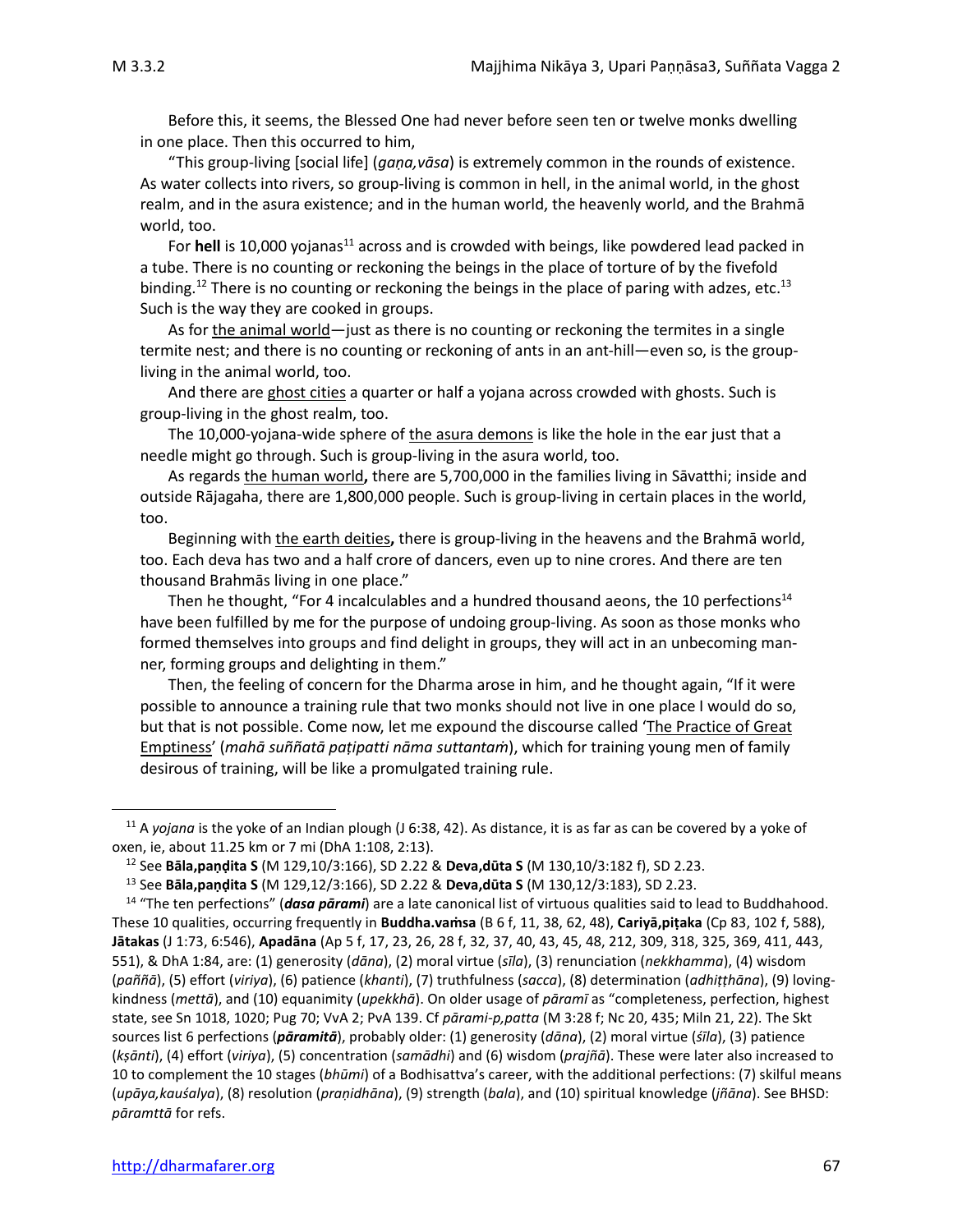It will be like a full-length looking-glass placed at the city gate. Then, just as kshatriyas [nobles] and so on, seeing their blemishes in the looking-glass, would get rid of them and become unblemished; even so, indeed, even for 5000 years after I have attained final nirvana, young men of families delighting in solitude through paying attention to this discourse, avoiding groups [society], and so will make an end of the suffering of the rounds of existence."

And the number of young men of family who, by heeding this discourse and avoiding groups [society] would, as it were fulfilling the Blessed One's wish, have made an end of suffering and attained final nirvana is beyond reckoning.

For, in the Vālika,piṭṭhi monastery [in Sri Lanka], the Abhidhamma specialist named Abhaya Thera, after reciting this discourse together with a number of monks on the occasion of entering the rains residence, said: "The Fully Self-awakened One enjoins us to act thus, and what are we doing?" And all of them, by avoiding the group and delighting in solitude, attained arhathood within that same rains.

This discourse is called the breaker-up of groups (*gaṇa,bhedanaṁ*). (MA 4:155-157)

#### **1.4 BENEFIT OF SPIRITUAL SOLITUDE**

**1.4.1** The Commentary goes at length to give examples where the seeker, when burdened with company, failed to attain his spiritual goal. **The Bodhisattva Vipassī** wandered for seven years with 84,000 renunciants but failed to find awakening; but wandering by himself, he attained his goal in seven days. **Our Bodhisattva himself** wandered with the 5 monks for 6 years, but only when they left him, did he win his goal (MA 4:159). One might here recall the story of **Sāriputta and Moggallāna**, who, during the hill-top festival (*gir'agga samajjā*), had a spiritual experience that led them to renounce the world to become Sañjaya's pupils. But it was only after they went their separate ways that they finally met their true teachers in Assajī and the Buddha (V 1:40; J 1:85; DhA 2:84).

**1.4.2** It is important to understand here that this teaching of spiritual solitude is not that of an anti-social hermitism, but rather that mental cultivation or meditation can only be effectively *by oneself alone.* In the quest mental focus leading to spiritual freedom, one has to journey alone. However, once one has won the goal, one may be *with* the crowd (for its benefit), but is never *of* the crowd. Furthermore, it should be said that when one is faced with the greatest of difficulties or with the height of true success, one will be inevitably by oneself. Only when one has stepped down from that pinnacle of pain or of triumph, that one finds oneself in the company of others again. One enters this world alone; one leaves it alone. One can only understand both in one's aloneness.

**1.4.3** The purpose of physical solitude is to train oneself in mental solitude (the wholesome state of not being carried away by worldliness). When one has some mastery of mental solitude, one depends less and less on physical solitude. One can then be alone in a crowd; one can be *with* the crowd, but not *of* the crowd. In other words, physical and mental solitude helps one cultivate mental calm and clarity.

**1.4.4** Understandably some religions today discourage their followers against meditation, simply out of fear that the practitioner would discover the truths for themselves. As **Sujato** points out in his work, *A History of Mindfulness,*

**Contemplation will always remain a threat to religious orthodoxy**, since there is always the uncomfortable possibility that the truth a meditator sees may not agree with the truth that the books say they're supposed to see. However[,] in Buddhism, unlike Christianity, the contemplative life lies at the very heart of the Founder's message. (2004b:82)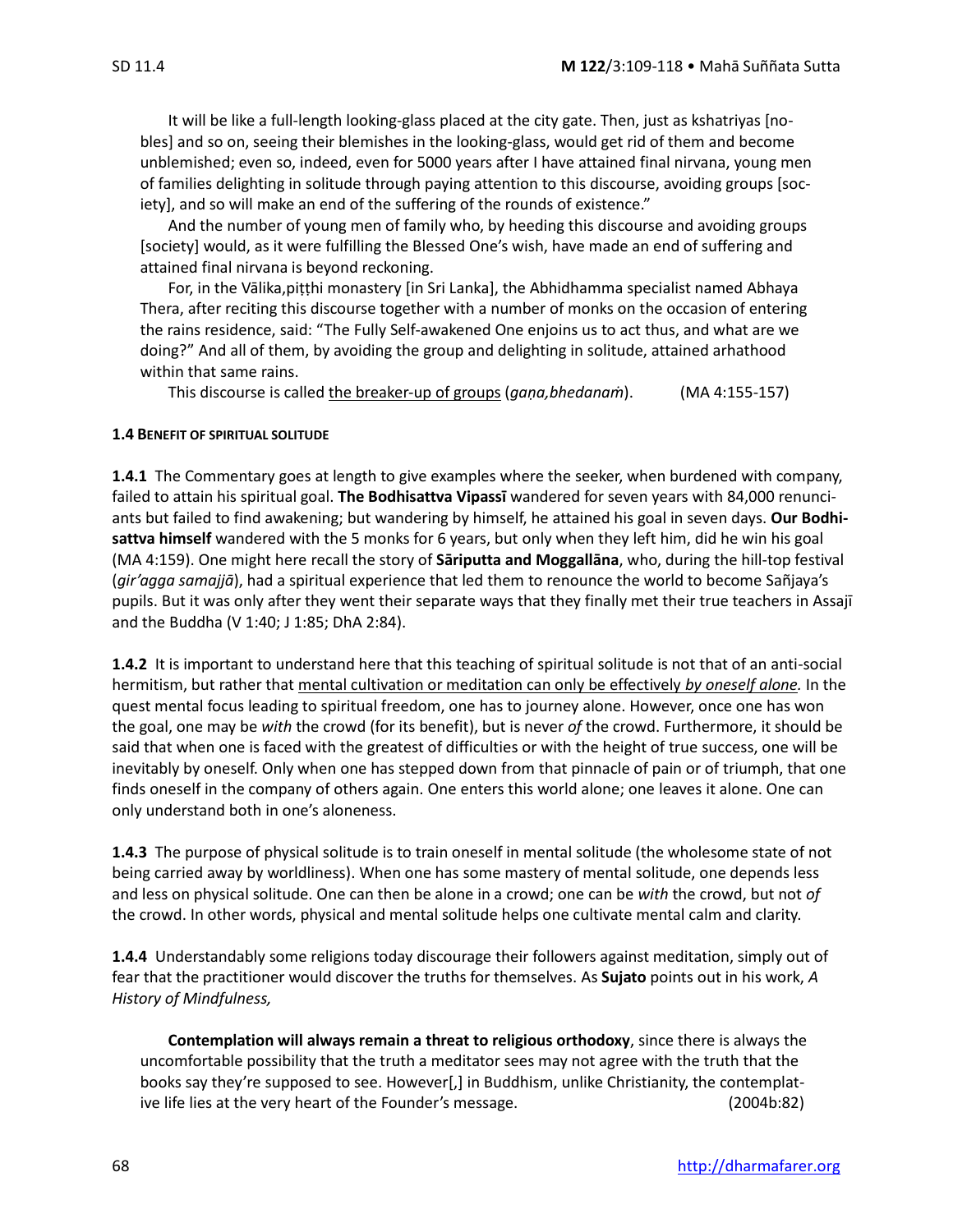**1.4.5** This spiritual aloneness is most significantly stated in **the Mahā,parinibbāna Sutta** (D 16) and a number of other places, attesting to its importance:

Therefore, Ānanda, dwell with yourselves as islands, with yourselves as refuge, with no other refuge—dwell with the Dharma as an island, with the Dharma as refuge, with no other refuge.

(**D 16**,2.26/2:100 f = 26,1/3:58, 26,27/77; **S 22.43**/3:42, **47**.9/5:154, **47**.13/5:163, **17**.14/5:164)

The same sutta goes one to say that this statement refers to the practice of *satipaṭṭhāna*. 15

**1.5 SAINTHOOD.** The Mahā Suññata Sutta recount the 4 dhyanas [§8]—that is, right concentration—and how they lead on to streamwinning through the attaining of dhyanas up to the formless attainments, here called "the imperturbable" (*āneñja*) [§§9-10]. It is interesting here to note that the attainment of streamwinning has directly to do with moral virtue and mindfulness regarding the body [§11], that is, right mindfulness as *satipaṭṭhāna,* "focus of mindfulness." The section on the path of once-returning deals with right speech [§12] and right thought [§13]. Non-returning is won with full understanding of the 5 cords of sensual pleasures (*pañca,kāma,guṇa*) and the total destruction of sense-desire, that is, a more refined level of right thought [§14-15]. And finally arhathood is attained with right view regarding the 5 aggregates of clinging (*pañc'upādāna-k,khandha*) [§16], so that the conceit "I am" is overcome [§17], and so the whole spiritual path has been traversed [§18]: this is the fruit of right view.

**1.6 THE 2 LEVELS OF SENSE-EXPERIENCE.** The Buddha here distinguishes between **2 levels of sense-experience:** that of "the 5 cords of sensual pleasure," that is, the level of the worldling [§14], and that of "the 5 aggregates of clinging," that is, the level of the practitioner [§16]. The 5 cords of sensual pleasure have a "binding" or "grasping" effect on one who enjoys them. The 5 aggregates of clinging, on the other hand, are natural states that arise and fall away moment to moment. If a practitioner watches this rise and fall, he would abandon the "I am" conceit, and as such be free from Māra's grip.

**1.7 TEACHER-PUPIL RELATIONSHIP.** Next follows the section on teacher-pupil relationship**.** The Buddha exhorts that a pupil should not look up to a teacher purely for his academic prowess, that is, proficiency in "the exposition of Suttas and Geyyā" since this is not the mark of his spiritual attainment. However, if the pupil has found a spiritually accomplished teacher, he should stay with that teacher "even if he is told to leave" [§20].

The Buddha goes on to warn of how the training of a teacher, of a pupil, and of a brahmachari<sup>16</sup> can be undone [§21]. Their **undoing** (*upaddava*) is basically caused by too much socializing and reverting to luxury even if they lead solitary lives [§§22-24.1]: this undoing is the result of wrong livelihood. Of the three undoings, however, the Buddha deems the failure of the brahmachari, that is, of a Buddhist practitioner, as the most serious [§24.2]. The Commentary (MA 4:165) uses a simile: falling from training in a non-Buddhist system is like falling from the back of the donkey: one is, at worst, covered with dust; but falling from monastic training is like falling from the back of an elephant, that is, where one has freely taken up the rules of training but fails to keep to them.

**1.8 SPIRITUAL FRIENDSHIP.** The sutta closes with teachings on spiritual friendship, where the Buddha speaks on the teacher's compassion in teaching the Dharma and the pupil's proper attitude towards him [§§25- 26]. This section is based on right effort.

<sup>15</sup> See **Satipaṭṭhāna S** (M 10), SD 13.

<sup>16</sup> "Brahmachari," *brahma,cāri,* ie, one living a celibate holy life: see §21 n below.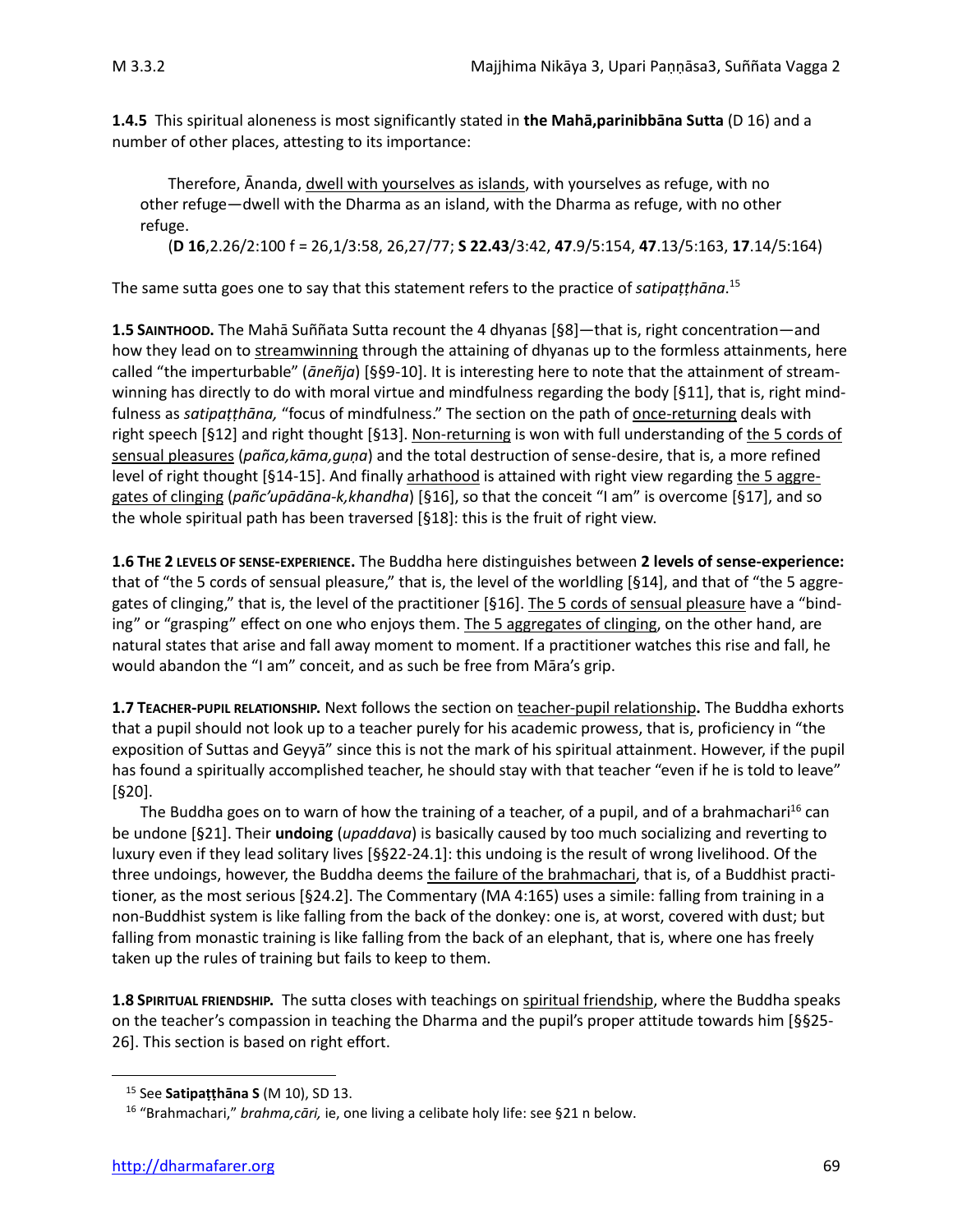THE POTTER SIMILE. The Buddha then makes an enigmatic declaration, "I shall not treat you as a potter treats raw damp clay," but we have clear hints from his ensuing statements: "Restraining you again and again, I will admonish you, cleansing you again and again. The core that is strong will remain standing." [§27]. A potter, we all know, shapes clay into various vessels and objects; but the Buddha does not shape anyone in this manner. The potter then fires his wares in a furnace: *the Buddha, however, trains his disciples, who then shape themselves.* When the firing is done, the potter (the Buddha) then carefully checks and tests each artifact for flaws and cracks, rejecting the flawed and cracked ones: what is rejected is the flaw, not the person. *The Buddha points out his disciples' weaknesses and flaws so that they can correct them for his own spiritual progress.*

## **2** The 3 kinds of emptiness (practice)

**2.1** The Mahā Suññata Sutta teaches the perception of emptiness in three ways: inwardly (*ajjhatta*) [§§9a, 10a], outwardly (*bahiddhā*) [§§9b, 10b], and alternating both ways (*ajjhatta,bahiddhā*) [§§9c, 10c], or alternatively, of internal emptiness, of external emptiness, and both of them alternatively. Evidently, these practices do not fully fruit on their own, but are best done on emerging from dhyanas. The context is clear here, as they are placed immediately after the section of the dhyanas [§§7b-8d]. Let us first look at three attempts at translating these important passages:<sup>17</sup>

R C Chalmers (1927):

"[He] ponders on internal emptiness…external emptiness…both internal and external emptiness." (*Further Dialogues of the Buddha,* 1927 = M:C 2:218)

### I B Horner (1959):

"[He] attends to an inward (concept of) emptiness…to an external (concept of) emptiness…to an inward and to an external (concept of) emptiness." (*Middle Length Sayings,* 1959 = M:H 3:155)

Ñāṇamoli (1965):

"[He] brings to mind voidness internally..externally…internally and externally."

(*The Greater Discourse on Voidness,* 1965:6-7, 23)

Ñāṇamoli & Bodhi (1995):

"[He] gives attention to voidness internally…to voidness externally…to voidness internally and externally." (*The Middle Length Discourses of the Buddha,* 1995 = M:ÑB 973)

**2.2** All these translations are acceptable except in the case of Horner, where she has the amplification "concept of," which as we have seen in **the Cūḷa Suññata Sutta** study. <sup>18</sup> Both the Cūḷa Suññata Sutta (M 122) and the Mahā Suññata Sutta (M 121), it is vital to note, shows that the "emptiness" here is an exercise in the attending to what is absent and what is present that in due course leads to a direct experience of freedom.

**2.3** The Commentary explains the phrase "abiding in emptiness internally" (*ajjhattaṁ suññataṁ…viharituṁ*) [§6], as meaning that it is as if one were alone, though sitting in the midst of company (MA 4:159). "Internally" refers to his one's sense-spheres (*gocar'ajjhattam eva*), or one's own 5 aggregates (MA 1:161). Attending to emptiness externally (*bahiddhā*) refers to contemplating on the 5 aggregates in someone else. **Bodhi** notes,

<sup>&</sup>lt;sup>17</sup> For full refs here, see "Textual Conventions" in the Epilegomena.

<sup>18</sup> See SD 11.3(7).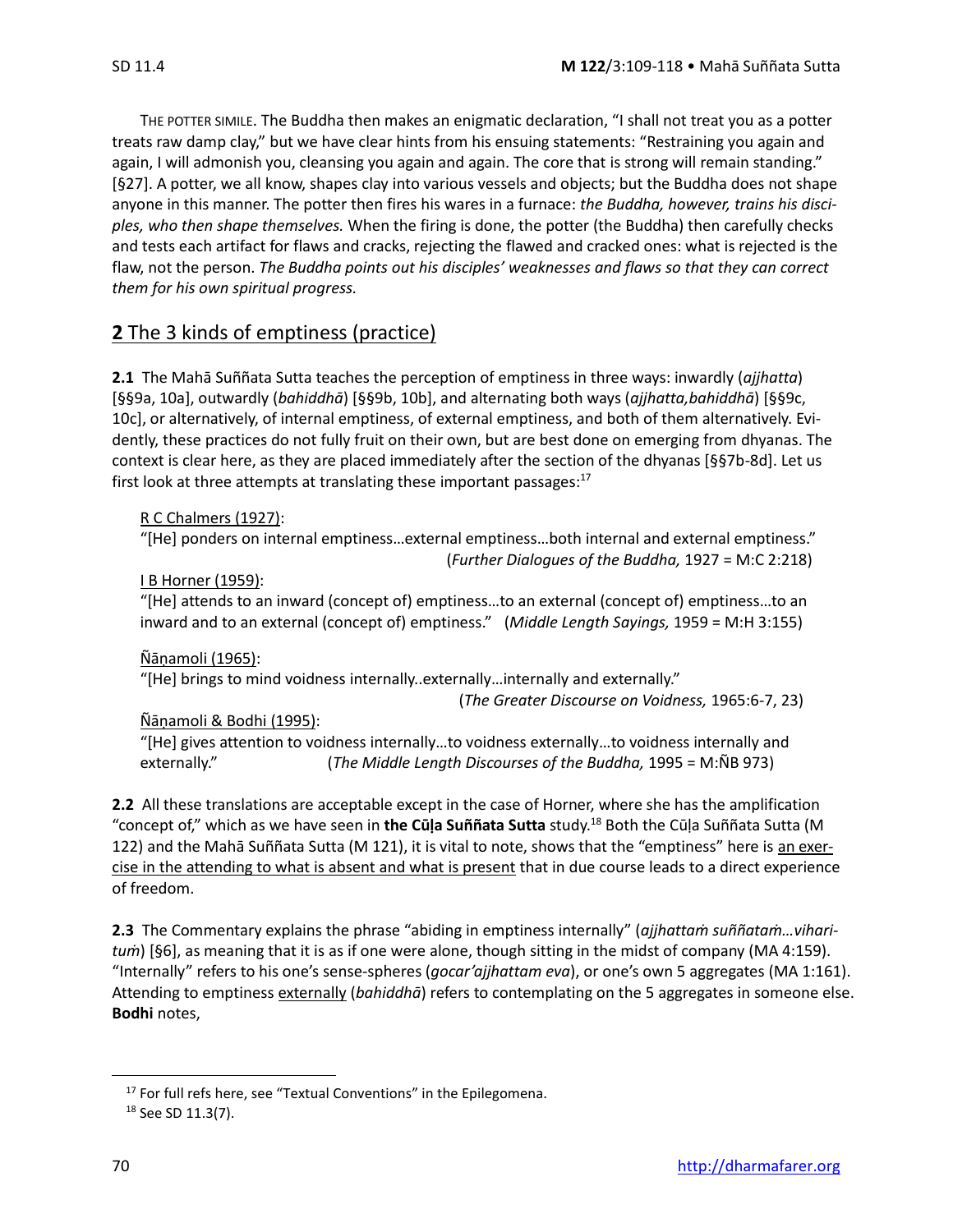The emptiness spoken of here thus must be the temporary deliverance of mind reached through the insight contemplation of non-self, as explained at [**Mahā Vedalla S,** M 43,33/1:297 f]. When the insight into non-self is brought to the level of the path, it issues in the fruition experiencing Nibbāna by way of its aspects of emptiness.

(M:ÑB 1334 n 1152, emphases added)

The sutta formulation includes the progression *ajjhattaṁ…bahiddhā…ajjhatta,bahiddhā,* just as for all the 4 satipatthanas.<sup>19</sup> This is not merely a mechanical process. Gethin explains that this repetition has

to do with the blurring of distinction between self and other—something which is, of course, entirely consistent with the notion of not-self in Buddhist thought. Thus as the *bhikkhu* watches body, feelings, mind and *dhammas* within, without, within and without, rather than seeing a world made up of distinct 'persons' or 'selves,' he becomes progressively aware of a world of *dhamma* made up entirely of *dhammas* of all of which are 'not-self.

(*The Buddhist Path of Awakening,* 2001:54 f)

**2.4 Peter Skilling**, in his comparative study of the early sutras, *Mahāsūtras: The great discourses of the Buddha*, has a very useful discussion on these threefold emptiness.<sup>20</sup> After noting the various modern English translations noted above, he adds, "When translating from the Tibetan, I render the terms as 'inward emptiness,' etc, in the hope that this gives at least a hint of the adverbial sense." (1997:378)

**2.5** The emptiness practice of the Mahā Suññata Sutta is presented as leading to the attainment of "the imperturbable" [§§9.4, 10.4], that is, the fourth formless attainment. This stage of practice will be examined in the next section.

## **3** Kinds of freedom

**3.1 THE IMPERTURBABLE (***ĀNEÑJA***).** The Vinaya Commentary glosses *āneñja* as *acala,* "unshaking, steady" (VA 157). The words *ānañja* (BHS *āniñjya*)*, āṇañja, aneja, anejja, aneñja, aneja,* and *āneñja* are synonyms, with *iñjati* (Ved *rñjáte*, ts) as the verb and *iñjita* (ts) as the adjective.<sup>21</sup> The adjective "imperturbable" (aniñjita) [§9.4] is an important canonical technical term describing the 4<sup>th</sup> dhyana and the 4 formless attainments (*arūpa,samāpatti*).<sup>22</sup>

However, in **the Sunakkhatta Sutta** (M 105) and **the Āneñja Sappāya Sutta** (M 106), only the 4 th dhyana and the two lower formless attainments are discussed as "the imperturbable,"<sup>23</sup> the higher two attainments are discussed separately elsewhere.<sup>24</sup> All the states below the 4<sup>th</sup> dhyana—the first three form dhyanas and lower mental states—are classified as "the perturbable" (*iñjita*). It is interesting to note that even the attaining of "the imperturbable" does not guarantee one's attaining even of streamwinning [§9.4].

<sup>19</sup> See **Mahā Satipaṭṭhāna S** (D 2:292 passim) & **Satipaṭṭhāna S** (M 10,5/1:56 passim), SD 10.1.

<sup>20</sup> Skilling 1997:377-383.

<sup>21</sup> See CPD: *ānañ*ja; BHSD: *āniñjya.*

<sup>22</sup> See **Laṭukikôpama S** (M 66,22-34/1:454-456), SD 28.11; also MA 3:171.

<sup>23</sup> M 105,10/2:254 & M 106,3-9/2:262-264.

<sup>&</sup>lt;sup>24</sup> See V 3:4; cf M 2:229 where wrong views regarding the imperturbable are discussed.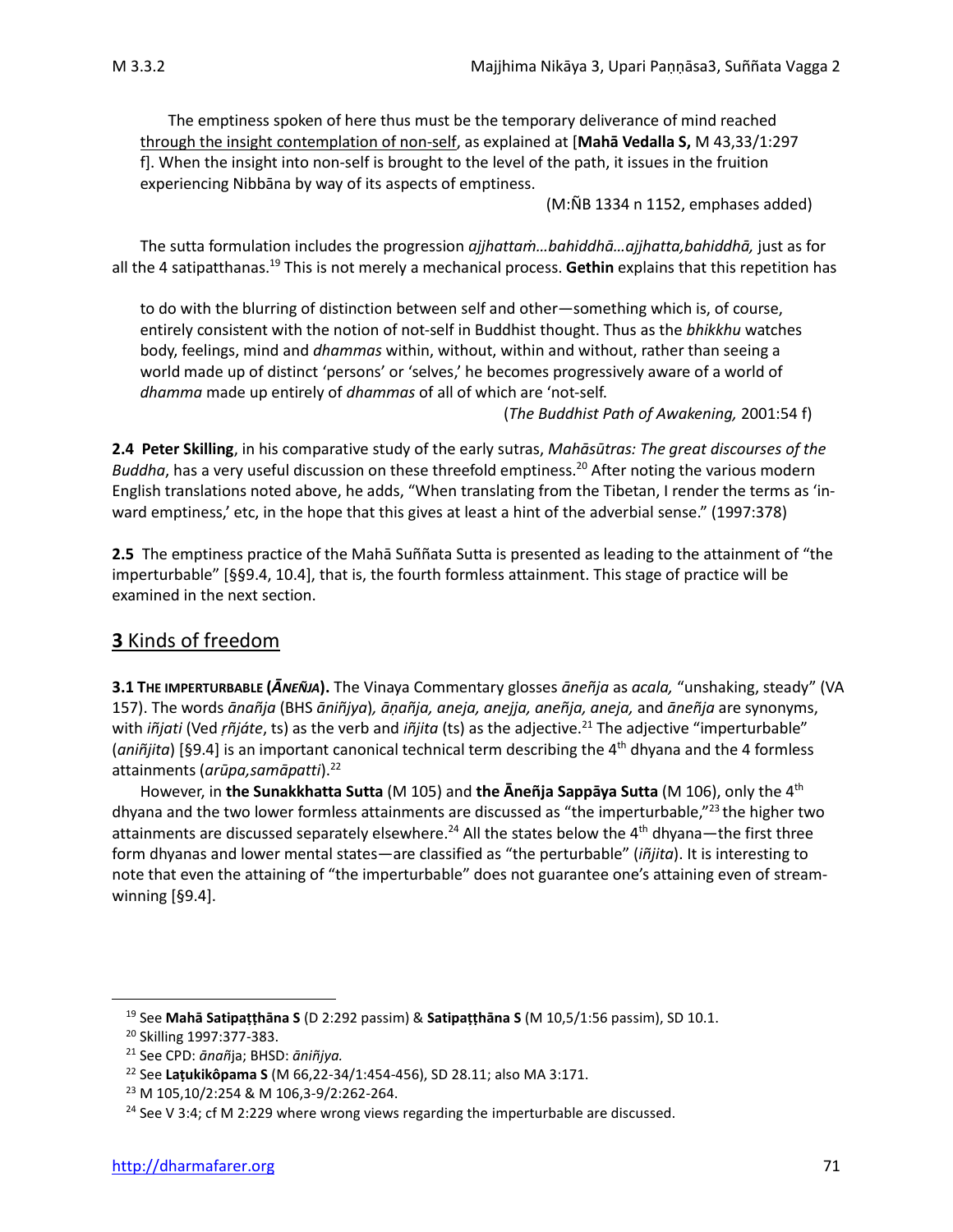The Mahā Suññata Sutta Commentary on §9.4 says of the Buddha: "Thinking, I will be freed both ways,"<sup>25</sup> he attends to the formless attainment and imperturbability (*āneñja,arūpa,samāpatti*) (MA 4:161).

### **3.2 TEMPORARY FREEDOM AND UNCONDITIONAL FREEDOM**

**3.2.1** The expression "freed both ways" (MA 4:161) [3.1] refers to the freedom of mind that is temporary and pleasant [desirable] [1.2], or in the freedom of mind that is unconditioned [time-free] and unshakable [§4.1+2]. The former is freedom through the dhyanas and the formless attainments, the latter is the freedom through the supramundane paths and fruits. **The Mahā Sārpama Sutta** (M 29) mentions one who goes forth out of faith, reflecting on the nature of suffering, and in due course attains the unconditional liberation (*asamaya vimokkha*) (M 29,6).<sup>26</sup>

The "unconditional unshakable freedom of mind" (*asāmāyikā akuppā ceto,vimutti*) is the freedom from the defilements and that has nothing to do with the temporal, that is, unconditioned by time. As such, it is freedom that is immovable and supramundane. It consists of "the four noble paths and the four fruits of recluseship" (that is, the paths and fruits) (MA 4:159), which quoting **the Paṭisambhidā, magga** (Pm 2:40), adds nirvana. 27

**3.3 THE 2 KINDS OF FREEDOM.** More commonly, the two types of freedom are called the "freedom of mind and freedom by wisdom." They are respectively *ceto,vimutti* (or, freedom by concentration) and *paññā, vimutti* (or, freedom by wisdom) (A 1:60). The one *freed of mind* has destroyed all the mental hindrances, and as such could attain dhyana at will. The one *freed by wisdom* "may not have reached the 8 liberations (*vimokkha = jhāna*) in his own body, but through seeing with wisdom, his mental influxes are destroyed" (M 70,16/1:478).

All arhats are perfectly freed in the same way from ignorance and suffering, but are distinguished into two types on the basis of their proficiency in concentration. Those who can attain the 8 liberations (*aṭṭha,vimokkha*), which include the four formless attainments and the attainment of cessation, are called **freed both ways**, that is, freed from the physical body by means of the formless dhyanas, and from all defilements by the path of arhathood.

Arhats like Sāriputta, Moggallāna, and Saḷha are "freed both ways" (*ubhato,bhāga,vimutta*)*.* The differences between the two types of freedom are given in **the Mahā,nidāna Sutta** (D 15) <sup>28</sup> and **the Kīṭā, giri Sutta** (M 70).<sup>29</sup>

## **4** The Buddha and visitors

**4.1 ADVICE TO VISITORS.** All the three versions of the Mahā Suññata Sutta recount how the Buddha treats his visitors by saying that he would instruct them with a mind bent on solitude. However, the Pali version stand alone in mentioning "kings, the kings' chief ministers, other religious teachers, the disciples of other religious teachers" [§6]. The relevant Pali passage reads:

<sup>&</sup>lt;sup>25</sup> That is, the freedom of mind that is temporary and pleasant [desirable], or in the freedom of mind that is not temporary [unconditioned by time] and unshakable [§4.2].

<sup>26</sup> M 29,6/1:197,27+28 (SD 53.8).

<sup>&</sup>lt;sup>27</sup> See M:NB 1224 n348.

<sup>28</sup> D 15,35/2:70 f (SD 5.17); also D 3:262, 228; **Vimokkha S**, A 8.66/4:306; also M 120,37/3:103 (SD 3.4.37).

 $29$  M 70,16-17/1:477 f @ SD 11.1 (5.2(2A)).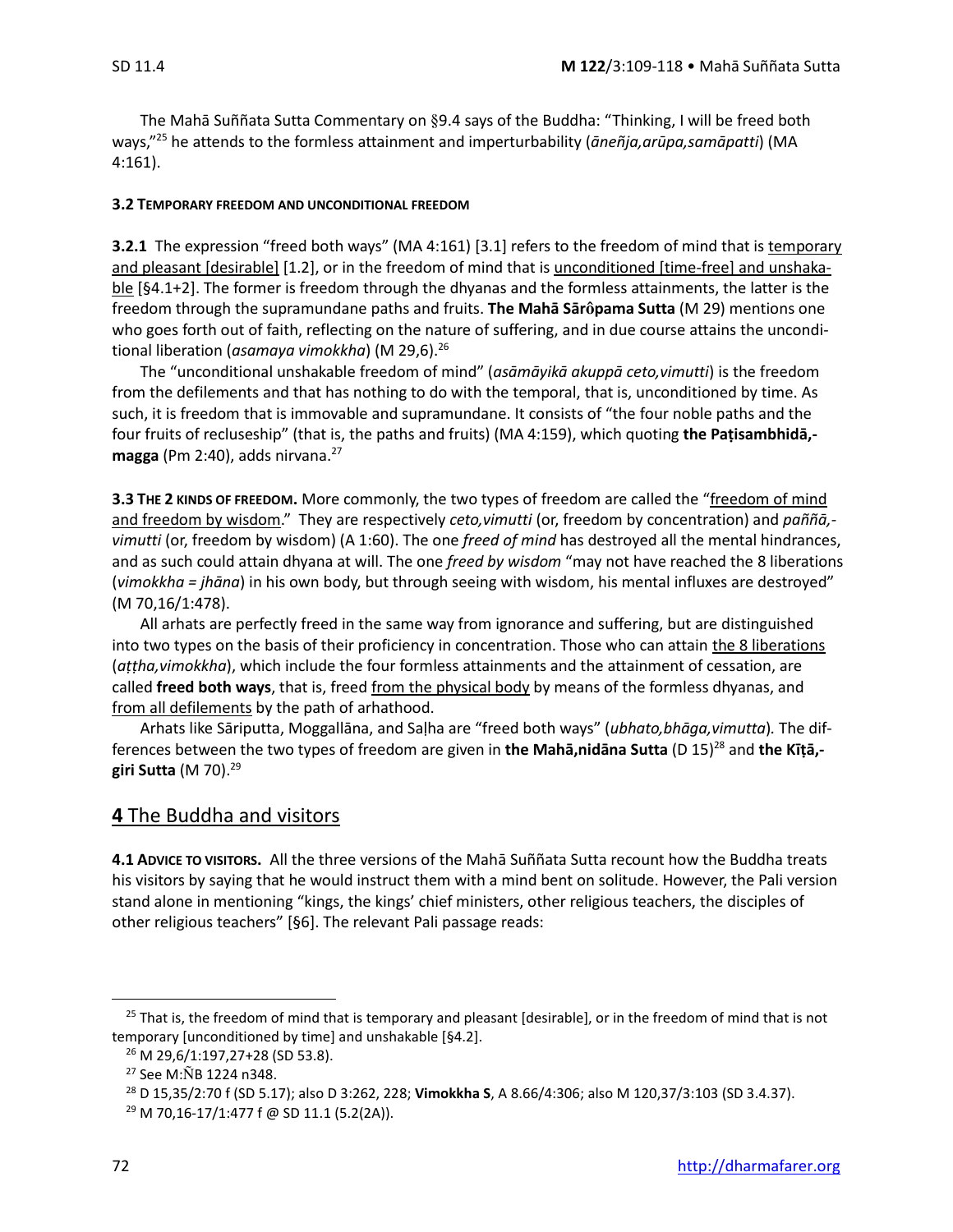*Tatr' Ānanda Tathāgato viveka,ninnen'eva cittena viveka,poṇena viveka,pabbhārena vūpakaṭṭhena nekkhammâbhiratena vyanti,bhūtena sabbaso āsava-ṭ,ṭhāniyehi dhammehi añña-d-atthu uyyojaniya,paṭisaṁyuttaṁ y'eva kathaṁ kattā hoti.*

Then, Ānanda, with a mind bent on solitude, leaning towards solitude, inclining towards solitude, mentally aloof (from distractions), delighting in letting-go of sense delights, and totally done with things that are the bases for mental influxes,

he is one who only speaks in connection with rousing them in the wholesome (and then dismissing them). (M 122,6.2/3:111 ≈ A 4:233)

#### **4.2** *UYYOJETI*

**4.2.1** In the last section—*añña-d-atthu uyyojaniya,paṭisaṁyutta y'eva kathaṁ kattā hoti—*the word uyyojaniya can be rendered in two ways: (1) to inspire, incite<sup>30</sup> [§4.3] and (2) to dismiss.<sup>31</sup> The Commentary reading, *uyyojanika,paṭisaṁyuttaṁ*, explains that, in saying, "You may go!" the expression is thus connected with words of dismissal, *uyyojanikena vacanena.* The Commentary continues:

When the Blessed One, after a meal, having lain down (to rest) and then risen … went into the attainment of the fruits. At that time, the company assembled to hear the Dharma. The Blessed One … taught Dharma, and without letting pass the right time (to hear it), he *viveka, ninnena citena parisaṁ uyyojeti.* (MA 4:160)

**4.2.2** The Pali phrase here could be rendered in either of two ways: (1) "he inspired (them) with a mind bent on solitude," or (2) "he dismissed (them) with a mind bent of solitude." The verb *uyyojeti* itself is ambiguous,<sup>32</sup> and according to **I B Horner**:

could mean either: with his mind tending to aloofness he dismissed the company; or: with his mind tending to aloofness he inspired the company… It is possible that *uyyojeti* should be understood in both its meanings: that the Lord incited the company to seek aloofness for themselves and also dismissed them in order that they might do so. If we were to take *uyyojeti* only as 'he dismisses,' this would imply a certain selfishness on the Lord's part, and the AA (4:122) is apparently against this: *tesaṁ upaṭṭhāna,gamanakaṁ yevâ ti attho,* the meaning is going to their service (ie helping them). (M:H 3:154 n8)

**4.2.3** Horner<sup>33</sup> goes on to point out that the phrase *añña-d-atthu uyyojaniya,paṭisaṁyutta y'eva kathaṁ kattā hoti*<sup>34</sup> also occurs in **the (Mahā,purisa,vitakka) Anuruddha Sutta** (A 8.30), <sup>35</sup> where the Commentary gives a different explanation, saying that the phrase *uyyojaniya,paṭisaṁyutta,kathā* refers to talk that

<sup>30</sup> The stock formula here is *Dhammiyā kathāya sandassetvā samādhapetvā samuṭṭejetvā sampahaṁsetvā:* V 1:16, 30, 2:193, 3:138, 4:50, 93, 160, 235, 5:19; D 2:86, 3:209; S 4:183, 329; M 3:276; A 3:75, 5:182; J 3:265; U 87. [4.3]

<sup>31</sup> V 1:179; M 1:524; A 3:75; J 1:119, 293, 3:188, 4:452, 5:217, 6:72.

<sup>32</sup> *Uyyojeti* (Skt *ud-yojayati*) is caus of *uyyuñjati* (he goes away; makes effort, is active)*.* SED: *ud-yuj* defines *udyojayati* (caus) only as "to excite, incite, make active or quick, stimulate to exertion." BHSD however gives both meanings: (1) he dismisses (Sikś 56.2), and (2) Tib *brtson par hayur* = (to be) made zealous. Edgerton (BHSD) also shows that the meaning depends on the context (p132). See also CPD: *uyyojeti*; DP: *uyyojana*; PED: *uyyojeti*.

<sup>33</sup> M:H 3:154 n8.

 $34$  E M Hare renders this as "(he) entirely confines his talk to the subject of going apart" (A:H 4:158).

 $35$  le the famous discourse in "the 8 thoughts of the great man," A 8.30.21/4:233,33. See SD 5.18 (5).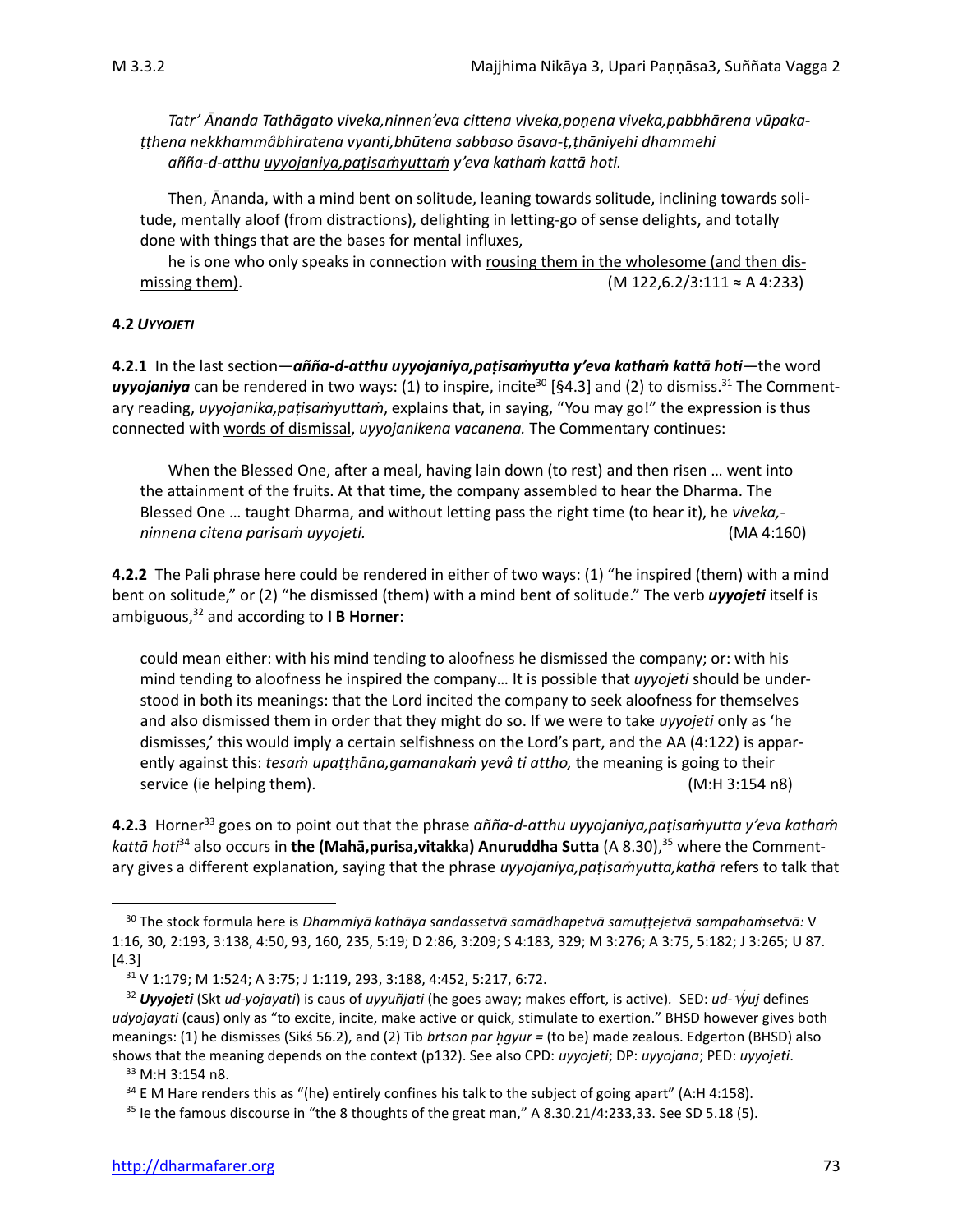is going to be of support for the listeners (*tesaṁ upahāna,gamanakaṁ,* AA 4:122). This alternative rendition, notes **Analayo,**

based on the meaning of *uyyojeti* as "inciting," finds support in the Chinese and Tibetan parallels to M 122, as according to MA 191,<sup>36</sup> on such occasions, the Buddha would "speak Dharma to advise and help visitors, 說法勸助, and according to the Tibetan version in Skilling 1994: 202,8, the Buddha would "exchange pleasant words" with the visitors and "proceed to give them a discourse on the Dhamma" [Analayo's tr], *phan tshun kun dga' bar gtam 'dre bar smra, phebs par smra zhing chos kyi gtam yang zer ro.* This is in fact what one would expect, since the Buddha to talk to others with the intention of dismissing could seem to be, as Horner 1959:155 n8 remarks, "a certain selfishness" on his part. (Analayo 2005 ad M 3:112 n; citations normalized)

**4.3 STAGES IN TEACHING.** A number of suttas report that the Buddha or Ānanda or a teacher as "having instructed (*sandassetvā*), inspired (*samādapetvā*), roused (*samuṭṭejetvā*) and gladdened (*sampahaṁsetvā*) … with a Dharma talk."<sup>37</sup> This action-sequence reflects the basic structure of **the Buddha's teaching method**: (1) the Dharma is shown; (2) the listeners are enthused; (3) they are fired with commitment and action; and (4) filled with joy. (This sequence, of course, also applies to an individual listener.)

The Commentaries<sup>38</sup> explain that by instructing, the Buddha dispels the listener's **delusion**; by inspiring him, **heedlessness** is dispelled; by rousing him, **indolence** is dispelled; and by gladdening, brings the practice to a **conclusion.** In short, when we teach Dharma to benefit others, we should do our best to **bring instruction, inspiration, motivation and joy** to the listener. These 4 qualities are, in fact, the 6<sup>th</sup> or last of the ideal skills of a sufficiently capable monastic.<sup>39</sup> Clearly here we see the Buddha far from dismissing his audience, but instructing them on the spiritual path.

However, the context of the Mahā Suññata Sutta is clear: it is about emptiness and solitude for the sake of personal development. Reflecting on the dual meaning of the word *uyyojeti* [4.2], as used in the Suttas, we can surmise, as Horner suggests, that here the Buddha both inspires his audience and also dismisses then in due course, so that the Dharma session does turn into a socializing session, but to spur one on for spiritual practice and realization. I have applied both these senses in my translation.

## **5** Related suttas

**5.1** The Mahā Suññata Sutta should be studied together with the **Cūḷa Suññata Sutta** (M 121) which opens with a mention of the Buddha's own "abiding in emptiness" (*suññatā,vihāra*) (M 121,3/3:104), and goes on to elaborate the "truly real, undistorted, utterly pure descent into emptiness." <sup>40</sup> **Choong Mun-keat** makes a useful observation on the relationship between the Cūḷa Suññata Sutta (M 121) and the Mahā Suññata Sutta (M 122), that in M 121 "the practice proceeds vertically, step by step ... through the fading away of … perception in the process of practising emptiness" up to the apex of emptiness in the destruction of the influxes. M 122, however, "proceeds horizontally from inner to outer." (1999:83)

<sup>36</sup> MĀ 191 T1.738b20.

<sup>37</sup> V 1:18; D 1:126, 149, 2:86, 98, 109, 110, 127, 3:27, 209; M 1:209, 354, 2:139, 3:155; S 2:215, 3:95, 4:183, 5:155; A 3:380, 4:67, 118, 307 (x2), 5:122, 125; U 39, 82, 87.

<sup>38</sup> Eg DA 1:293; cf VA 1:65; MA 2:35.

<sup>39</sup> See **(Aṭṭhaka) Alaṁ S** (A 8,62,2), SD 46.5. See L S Cousins, in his review of *The Middle Length Discourses of the Buddha* (tr āṇamoli & Bodhi) in JBE 4, 1997: 272, where gives a slightly different listing of the above.

<sup>40</sup> M 121,4/3:105 passim as refrain: *yathā,bhuccā avipallatthā parisuddhā suññatâvakkanti.*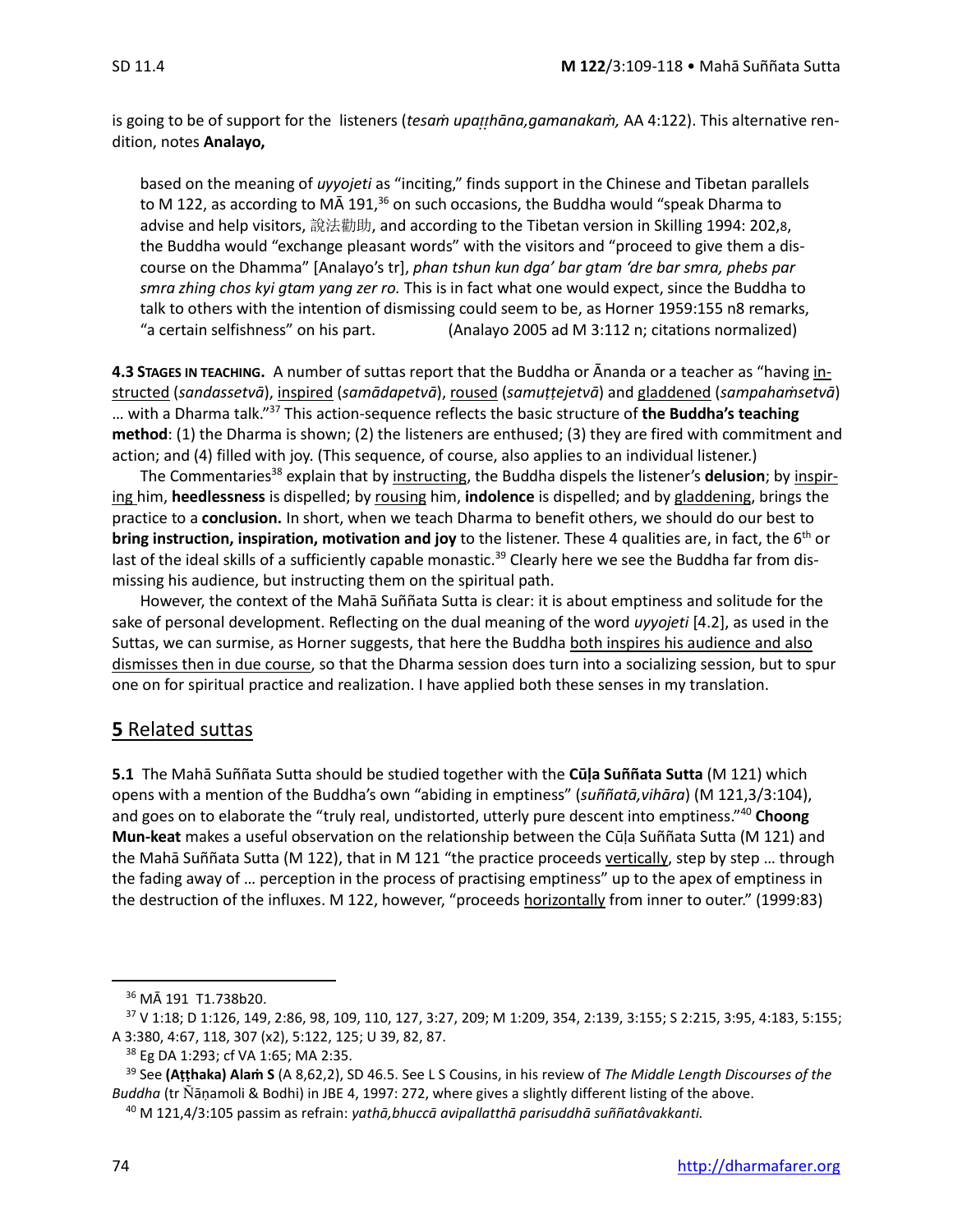**5.2** The sutta should be studied with **the Laṭukikpama Sutta** (M 66/1:447-456), especially M 66,17-34. In fact, §§30-34 elaborates on the various "imperturbable" states, that is, the formless states. The Laṭukikôpama Sutta Commentary gives detailed explanations of a number of important terms common to both suttas.<sup>41</sup>

**5.3** The section of "Teacher & Pupil" (especially 19-24) should be studied with **the Lohicca Sutta** (D 12), where it is stated that wrong view leads one to one of two destinies: the hells or the animal kingdom. The sutta further mentions four kinds of teachers: the first three are false teachers, only the fourth is an accomplished one:

- (1) A teacher who is not accomplished in spiritual training; his pupils do not wish to listen to him.
- (2) A teacher who is not accomplished in spiritual training; his pupils listen to him.
- (3) A teacher who is accomplished in spiritual training; his pupils do not wish to listen to him.
- (4) A teacher who is accomplished in spiritual training; his pupils listen to him.

# **Mahā Suññata Sutta** The Greater Discourse on Emptiness M 122

 $-$ 

**1** Thus have I heard.

At one time the Blessed One was staying among the Sakyas in Nigrodha's Park<sup>42</sup> near Kapila, vatthu.

## The crowded lodgings

**2** Then, the Blessed One, having dressed himself in the morning and taking robe and bowl, entered Kapila,vatthu for alms.

Then the Blessed One, having gone into Kapila,vatthu for alms, having returned from the almsround and finished his meal, went to the dwelling of Kāḷa Khemaka<sup>43</sup> the Sakya for his midday rest.

Now, at that time, there were many lodgings<sup>44</sup> prepared in the dwelling of Kāļa Khemaka the Sakya.

Having seen that there were many lodgings **[110]** prepared in the dwelling of Kāḷa Khemaka the Sakya, the Blessed One thought:

"There are many lodgings prepared in the dwelling of Kāḷa Khemaka the Sakya. Do so many monks stay here?"

 $41$  See, for example,  $883$ , 9.4 below.

<sup>42</sup> Comy on **Cūḷa Dukkha-k,khandha S** (M 14) says that Nigrodha was a Sakya. He came to Kapilavatthu and made a dwelling for the Buddha in his own park, and presented it to him (MA 2:61).

<sup>43</sup> Khemaka was his name, and had a dark complexion (*kāḷa*) (MA 4:155).

<sup>44</sup> "Lodgings" (*senāsana*). They were of various kinds, such as beds, stools, bolsters and pillows [Horner "mattresses"], straw mats, strips of hide, grass, leaves, branches, all laid out…touching one another; for this is where groups of monks were staying (*mañco pīṭhaṁ bhisi,bimbohanaṁ taṭṭikā camma,khaṇḍo tiṇa,santhāro paṇṇa,santhāro palāla,santhāro ti-ādīni paññattāni honti…āhacca ṭhapitāni, gaṇa,bhikkhūnaṁ vasana-ṭ,ṭhāna,sadisaṁ ahosi,* MA 4:155).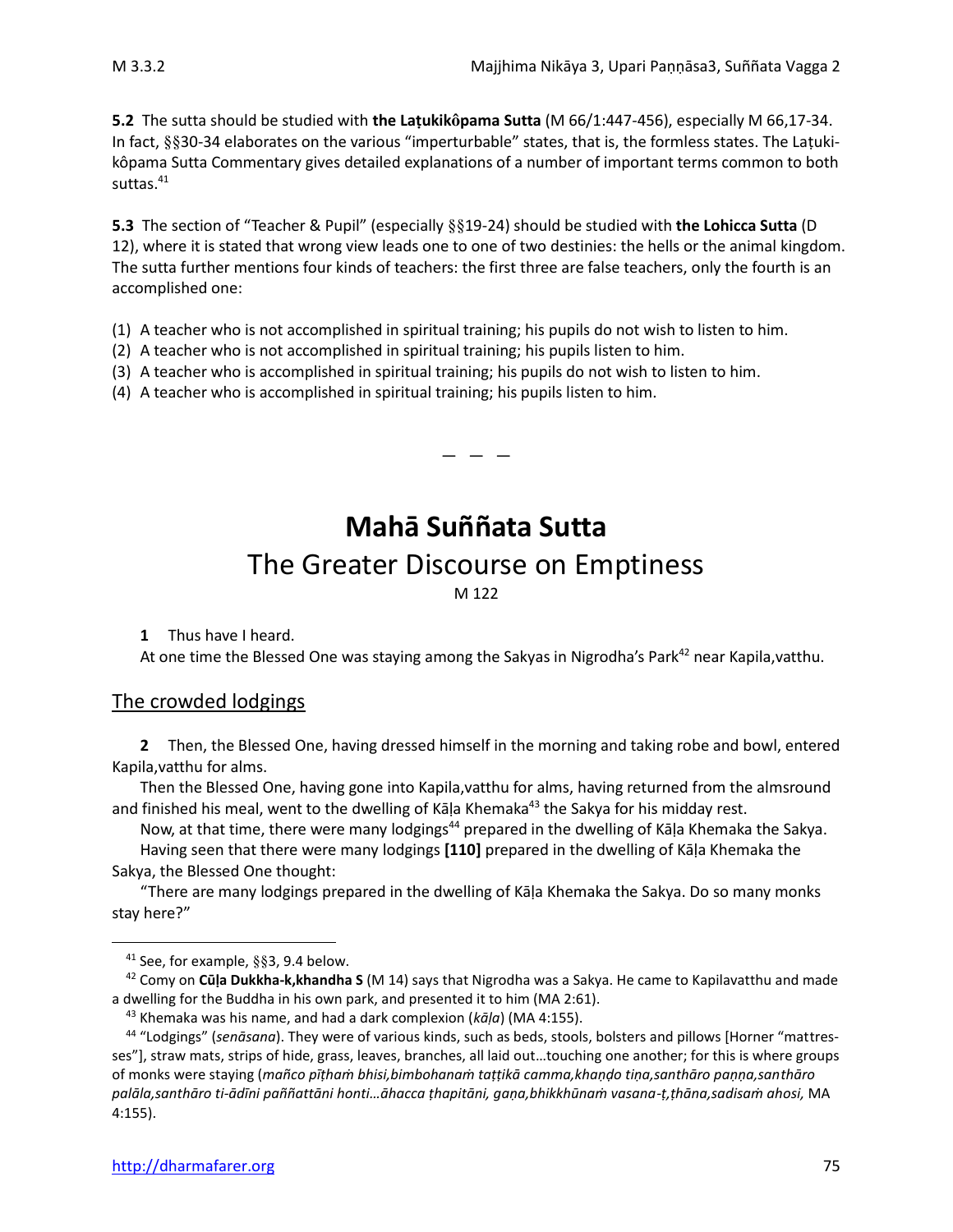2.2 Now at that time, the venerable  $\bar{A}$ nanda, along with many monks, were<sup>45</sup> busy making robes in the dwelling of Ghaṭāya the Sakya.<sup>46</sup>

Then, the Blessed One, after rising from his retreat, went to Ghaṭāya the Sakya's dwelling, and sat down on the prepared seat. Seated thus, the Blessed One addressed the venerable Ānanda:

"Ānanda, there are many lodgings prepared in the dwelling of Kāḷa Khemaka the Sakya. Do so many monks stay here?"47

2.3 "Yes, bhante, there are many lodgings prepared in the dwelling of Kāḷa Khemaka the Sakya. Many monks are staying there. Bhante, this is our robe-making time."<sup>48</sup>

## Wrong livelihood: Where a monk shines not

**3** "Ānanda, a monk does not shine [is not beautiful]<sup>49</sup> who delights in company, who enjoys company, who is devoted to delighting in company; who delights in the group, who enjoys the group, devoted to delighting in the group.<sup>50</sup>

3.2 Indeed, Ānanda, for a monk who delights in company, who enjoys company, who is devoted to delighting in company; who delights in the group, who enjoys the group, devoted to delighting in the group, it is not possible that he would attain, at will, without difficulty, the joy of letting-go of sense-pleasures,<sup>51</sup> the joy of solitude,<sup>52</sup> the joy of peace,<sup>53</sup> the joy of self-awakening.<sup>54</sup>

 $47$  Comy explains that this is merely a rhetorical question, since the Buddhas can know by direct knowledge whatever they wish to know. The Buddha asks this with the thought: "As soon as these monks form into a group and delight in the group, they will act improperly. I shall expound the discourse called the practice of great emptiness (*mahā,suññatā,paṭipattiṁ nāma suttantaṁ*) which, like a city gate or like a mirror for the whole body, will be like a training-rule for those noble youths who delight in training." (MA 4:156). All the versions agree on this: that a large group of monks have gathered together at Ghaṭāya the Sakya's residence, behaving presumably in an excessively sociable manner. Only the Tibetan version differs in saying that many monks have left Kāla Khemaka's residence, leaving many sitting mats (Tib *stan = āsana*) spread out in the open (Tib *bla gab med par = abhyavakāśaṁ*)—indicating the heedlessness of these monks. Skilling notes that "indeed the wording of the Tibetan *Mahāśūnyatā* brings to mind the 14<sup>th</sup> and 15<sup>th</sup> *pāyantikā* of the Prātimoksa" (1997:373 f). However, the Vinaya of both the Theravāda and of the Mūlasarvāstivāda (which differ from one another) do not refer to this incident.

<sup>48</sup> Comy: Ānanda intends to say: "These monks are living in this manner not that they delight in being busy, but on account of their making robes" (MA 4:158).

<sup>49</sup> "Shines" (*sobhati*) in the Buddha's teaching (MA 4:158).

<sup>50</sup> "Company," *saṅgaṇika;* "the group," *gaṇa.*" Comy explains that "**company**" (*saṅgaṇika*) as a gathering of one's own group, while "**the group**" (*gaṇa*) is a gathering of various persons, or "society" (MA 4:158). The phrase thus far is found in **Mahā Parinibbāna S** (D 16) where it is given as the 4<sup>th</sup> condition of the 2<sup>nd</sup> set of 7 conditions for nondecline (*aparahāniya,dhammā*): "Monks, so long as monks do not delight in company, do not find pleasure in company, are not caught up with delight in company, then, monks, growth for the monks is to be expected, not their decline." (D 16.1.7/2:78). See SD 9.

<sup>51</sup> MA 4:158. It is noteworthy, say **Analayo**, that MĀ 191 @ T1.738a24 refers to this *nekkhamma,sukha* (M 122.- 3/3:110,20) as 無欲之樂, lit "happiness of no desire," while the Tibetan version in **Skilling** 1994:196,3 speaks of "going forth happiness" (Analayo's tr), *nges par 'byung ba'i bde ba dang.* Bapat 1969:3 remarks that the use of 無欲 shows awareness of the correct form *naikāmya,* instead of the form *naikramya* found regularly in later Buddhist texts (cf eg Lalitavistara in Lefmann 1902:136,8 or the Mahāvastu in Senart 1882a:173,13); a form which underlies the Tibetan rendering as "going forth". (Analayo 2005 ad M 3:111 n). Comy glosses *nekkhamma,sukha* as *kāmato* 

<sup>45</sup> "The venerable Ānanda…making robes," *āyasmā Ānanda sambahulehi bhikkhūhi saddhiṁ…cīvara,kammaṁ karoti.* Here the verb is in the singular; but the English tr dictates a pl verb.

<sup>46</sup> Ghaṭāya. This is the only place it is mentioned. Ñāṇamoli/Bodhi take his name as Ghāṭā, but the reading is the cpd *Ghaṭāya,sakkassa*, as followed by IB Horner (M:H 3:153) & Malalasekera (DPPN). Like Kāḷa Khemaka's dwelling, Ghaṭāya's was also built in Nigrodha's Park monastery (MA 4:157). See Skilling 1997:372 for a discussion.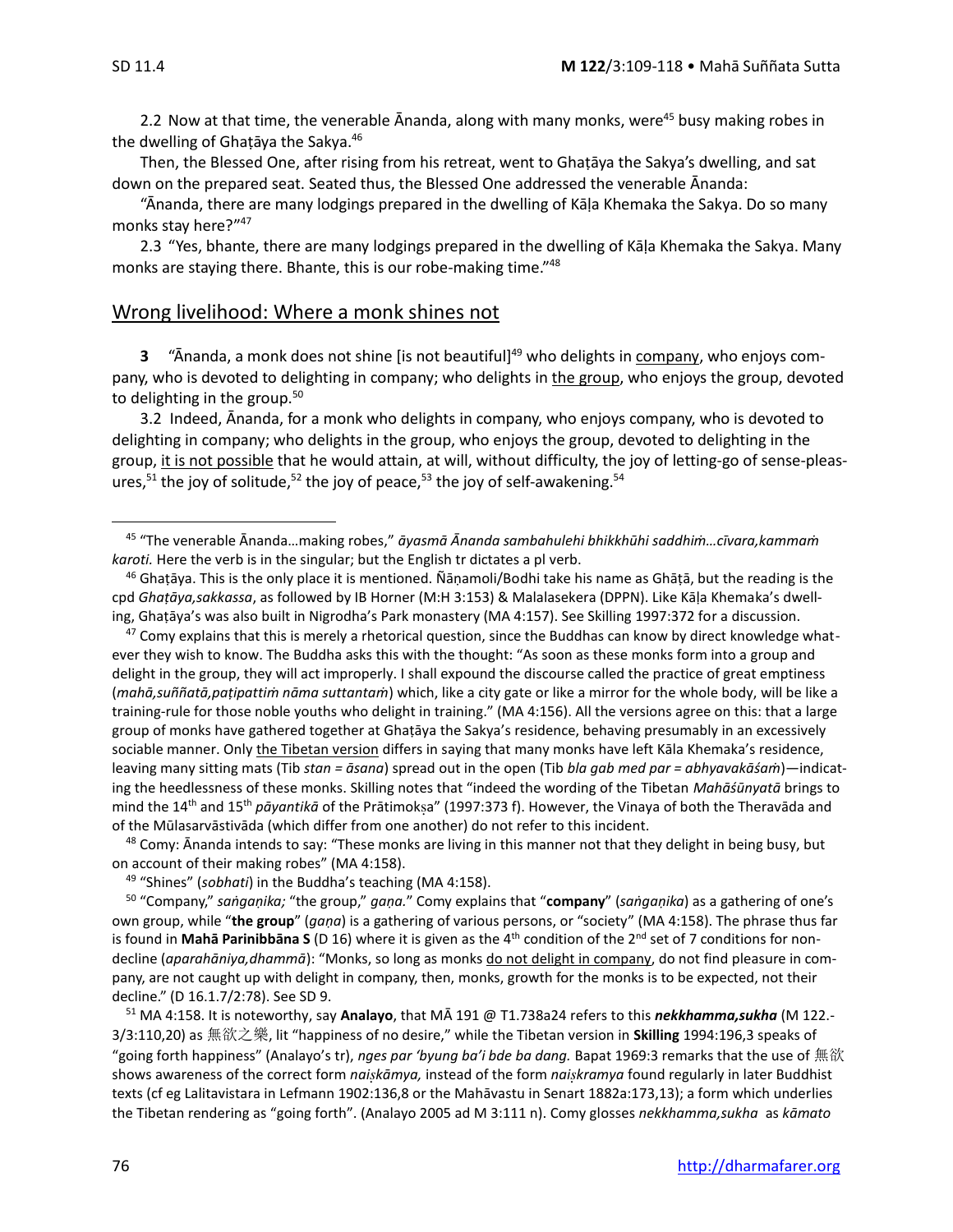3.3 But, Ānanda, for a monk who lives alone, away from company, it is expected<sup>55</sup> that he would attain, at will, without difficulty, the joy of letting-go of sense-pleasures, the joy of solitude, the joy of peace, the joy of self-awakening<sup>56</sup>—this is possible.

**4** Indeed, Ānanda, for a monk who delights in company, who enjoys company, who is devoted to delighting in company; who delights in the group, who enjoys the group, devoted to delighting in the group,

it is not possible he would ever attain and abide in either the freedom of mind that is temporary and pleasant [desirable],<sup>57</sup> or in the freedom of mind that is unconditioned [time-free] and unshakable.<sup>58</sup>

4.2 THE 2 KINDS OF FREEDOM. But, Ānanda, for a monk who lives alone, away from company, it is expected that he would attain and abide either in **[111]** the freedom of mind that is temporary and pleasant [desirable], or in the freedom of mind that is unconditioned and unshakable.<sup>59</sup>

### Right mindfulness: The true nature of form

**5** Ananda, I do not see a single form,<sup>60</sup> from the change and alteration of which there would not arise sorrow, lamentation, (physical) pain, (mental) displeasure, and despair in one who lusts for it and delights in it.

**6** THE BUDDHA'S OWN ABIDING IN EMPTINESS. However, Ānanda, there is this abode awakened to by the Tathagata [Thus Come],<sup>61</sup> namely, that having attained and abiding in emptiness internally [in the inner emptiness] $^{62}$  by not attending to any meditation sign. $^{63}$ 

<sup>52</sup> That is, aloofness from sense-pleasures (MA 4:158).

<sup>53</sup> This peace conduces to allaying lust, ill will and ignorance (see MA 4:158).

<sup>54</sup> *Yan taṁ nekkhamma,sukhaṁ paviveka,sukhaṁ upasama,sukhaṁ sambodha,sukhaṁ, tassa sukhassa nikāma, lābhī bhavissati akicchā,lābhī akasira,lābhî ti, n'etaṁ ṭhānaṁ vijjati.* See **Laṭukikôpama S** (M 66), where the Buddha says that such joy "should be pursued, that it should be cultivated, that it should be developed, that it should not be feared" (M 66.21/1:444). Comy there explains the dhyanas as *nekkhamma,sukha* (the joy of the letting-go of sense-pleasures) because they bring the bliss from renouncing sense-pleasures; as *paviveka,sukha* (the joy of solitude) because they bring the bliss of being aloof from the crowd and from defilements; as *upasama,sukha* (the joy of peace) because their bliss is for the purpose of stilling the defilements; and as *sambodha,sukha* (the joy of self-awakening) because their bliss is for the purpose of awakening" (MA 4:158). The dhyanas by themselves, however, are not states of awakening.

<sup>55</sup> *Pāṭikaṅkhaṁ.*

<sup>56</sup> This conduces to the attaining the goal of awakening to the path (MA 4:158).

<sup>57</sup> "The freedom of mind that is temporary and pleasant" (*sāmāyikā kantā ceto.vimutti*). The concentrated mind is free from the defilements. Comy qu Pm 2:40 says that this temporary freedom consists in the attainment of the 4 dhyanas and the 4 formless spheres (MA 4:158). See **Mahā Sārôpama S** (M 29.6/1:196 f; M:H 1:243).

<sup>58</sup> "The freedom of mind … unshakable," *sāmāyikaṁ vā kantaṁ ceto,vimuttiṁ upasampajja viharissati asāmāyikaṁ vā akuppan ti.* The former is temporary freedom through the dhyanas and the formless attainments, the latter is unshakable freedom through the supramundane paths and fruits. **Mahā Sārôpama S** (M 29) mentions one who goes forth out of faith, reflecting on the nature of suffering, and in due course he attains the unconditional liberation (*asamaya vimokkha*) (M 29,6/1:196). See foll n.

<sup>59</sup> *Asāmāyikā akuppā ceto,vimutti.* This is freedom from the defilements and that has nothing to do with the temporal, ie unconditioned by time. As such, it is freedom that is immovable and supramundane. It consists of "the 4 noble paths and the 4 fruits of recluseship" (ie the paths and fruits) (MA 4:159), qu Pm 2:40 where nirvana is added. See SD 55.9 (1.3.2.7(D)).

<sup>60</sup> Comy glosses with "body" (*sarīra*) (MA 4:159). See prec n.

*nikkhantassa sukhaṁ,* "happiness of the giving up of sense-pleasure" (MA 4:158). Unfortunately, although I found *naiṣkramya* in BHSD and in SED, I was unable to locate *naiṣkāmya* in either; but cf PED: *nekkhamma*.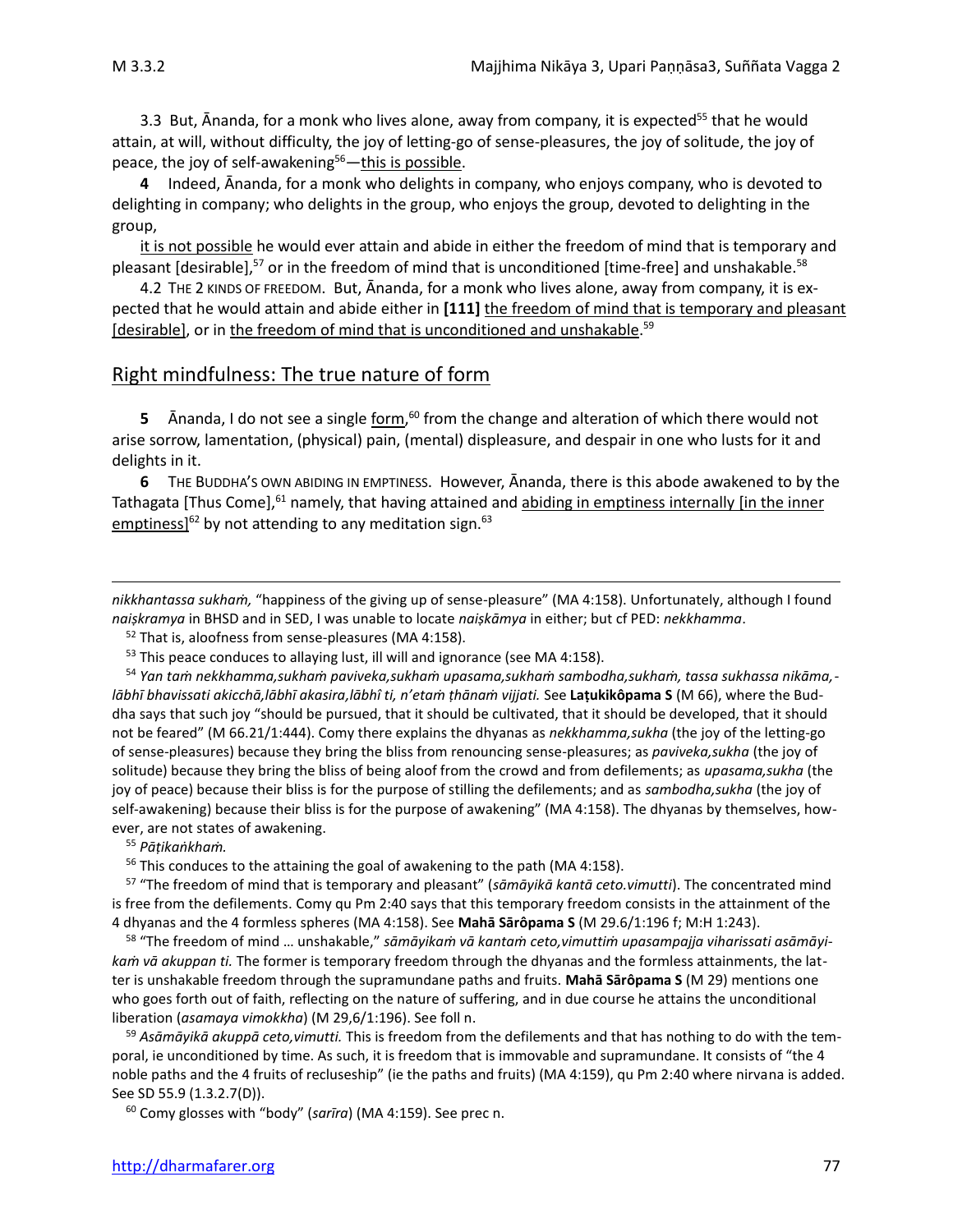6.2 Now, Ānanda, if while the Tathagata is abiding in this manner, he is visited by monks, nuns, laymen, laywomen, kings, the kings' chief ministers, other religious teachers, the disciples of other religious teachers,

then, Ānanda, with a mind bent on solitude, leaning towards solitude, inclining towards solitude, mentally aloof (from distractions), delighting in letting-go of sense delights, and totally done with things that are the bases for mental influxes, 64

he is one who only speaks in connection with rousing them in the wholesome (and then dismissing <u>them)</u>.<sup>65</sup>

**7** Therefore, Ānanda, if a monk were to wish: 'May I attain and abide in emptiness within [the inner emptiness]," then, Ānanda, he should steady his mind internally, compose it, make it one-pointed, concentrate it.<sup>66</sup>

## Right concentration: The 4 dhyanas

7.2 And how, Ānanda, does the monk steady his mind internally, compose it, make it one-pointed, concentrate it?

**8** Here, Ānanda, the monk, having abandoned the 5 mental hindrances,<sup>67</sup> imperfections of the mind that weaken wisdom,<sup>68</sup> quite detached from sense-objects, detached from unwholesome mental states, enters and dwells in the 1<sup>st</sup> dhyana, accompanied by initial application (*vitakka*) and sustained application (*vicāra*), accompanied by zest (*pīti*) and happiness (*sukha*)*,* born of solitude [ie *samādhi*]*.* He permeates and pervades, floods and fills this very body with the zest and happiness born of solitude.

<sup>62</sup> "Abiding in emptiness internally" (*ajjhattaṁ suññataṁ … viharituṁ*), ie, he is as if alone, though sitting in the midst of company (MA 4:159). Cf  $\S$ 9.1. See (2).

<sup>63</sup> The Buddha alludes to this in **Mahā Saccaka S** (M 36,45.3), SD 49.4.

<sup>64</sup> "Mental influxes," *āsava.* The term *āsava* (lit "inflow, outflow") comes from *ā-savati* "flows towards" (ie, either "into" or "out" towards the observer). It has been variously tr as "influxes, taints ('deadly taints,' RD), corruptions, intoxicants, biases, depravity, misery, bad (influence)," or simply left untr. The Abhidhamma lists 4 *āsava*: the influxes of (1) sense-desire (*kām'āsava*), (2) (desire for eternal) existence (*bhav'āsava*), (3) wrong views (*diṭṭh' āsava*), (4) ignorance (*avijjâsava*) (D 16,2.4, Pm 1.442, 561, Dhs §§1096-1100, Vbh §937). These 4 are also known as "floods" (*ogha*) and "yokes" (*yoga*). The list of 3 influxes (omitting the influx of views) is prob older and is found more frequently in the suttas (D 3:216, 33.1.10(20); M 1:55, 3:41; A 3.59, 67, 6.63). The destruction of these āsavas is equivalent to arhathood. See BDict: āsava.

<sup>65</sup> *Tatr' ānanda Tathāgato viveka,ninnen'eva cittena viveka,poṇena viveka,pabbhārena vūpakaṭṭhena nekkhammâbhiratena vyanti,bhūtena sabbaso āsava-ṭ,ṭhāniyehi dhammehi añña-d-atthu uyyojaniya,paṭisaṁyuttaṁ y'eva kathaṁ kattā hoti* (M 3:111 ≈ A 8.30/4:233 @ SD 19.5). On the difficulty of this passage, see (4).

<sup>66</sup> "Then, Ānanda, … he should … concentrate it," *ten'ānanda bhikkhunā ajjhattam eva citta. saṇṭhapetabbaṁ sannisādetabbaṁ ekodikātabbaṁ samādahātabbaṁ.* This latter sentence very similar to the one in **Dvedhā,vitakka S** (M 19,10/1:116), SD 61.1; **(Catukka) Samādhi S 3** (A 4.94/2:94), SD 41.3.

<sup>67</sup> "The 5 mental hindrances," *pañca,nīvaraṇā,* are: (1) sensual lust (*kāma-c,chanda*); (2) ill will (*vyāpāda*); (3) sloth and torpor (*thīna,middha*); (4) restlessness and worry (*uddhacca,kukkucca*); (5) doubt (*vicikicchā*) (A 3:62; Vbh 378)*.* For detailed study, see *Pañca,nīvaraṇa:* **The 5 mental hindrances**, SD 32.1 + SD 32; also **(Nīvaraṇā) Saṅgārava S** (S 46.55), SD 3.12 & **Anīvaraṇa S** (S 46.38b), SD 2.2(5).

<sup>68</sup> "That weaken wisdom," *paññāya dubbalī,karaṇe.* Since the mental hindrances prevent one from seeing the truth and weaken one's wisdom, they have to be overcome.

 $61$  Comy: The Buddha begins with this passage to prevent any criticism that while he enjoins his disciples to live in solitude, he himself is often surrounded by a large retinue. "Emptiness" here refers to the fruition attainment of emptiness. **Cūḷa Suññata S** (M 121) opens with a mention of the Buddha's own "abiding in emptiness" (*suññatā, vihāra*) (M 121,3/3:104), and where this section is elaborated.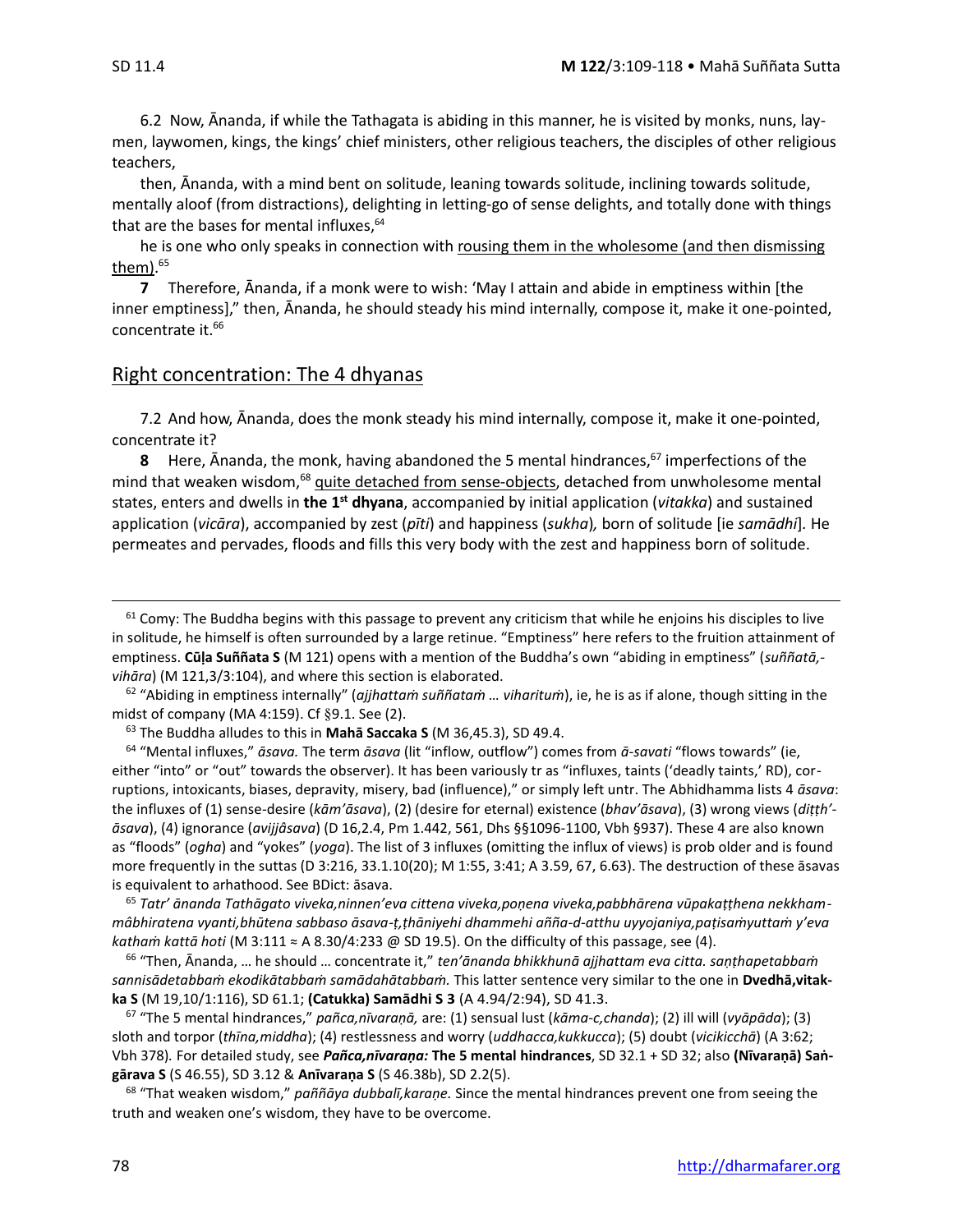8.2 Furthermore, Ānanda, the monk, with the stilling of initial application and sustained application, by gaining inner tranquillity and oneness of mind, enters and dwells in **the 2 nd dhyana**, free from initial application and sustained application, accompanied by zest and happiness born of concentration.<sup>69</sup> He permeates and pervades, floods and fills this very body with the zest and happiness born of concentration.

8.3And furthermore, Ānanda, the monk, with the fading away of zest, remains equanimous, mindful and clearly comprehending, and experiences happiness with the body. He enters and dwells in **the 3 rd dhyana**, of which the noble ones declare, 'Happily he dwells in equanimity and mindfulness.' He permeates and pervades, floods and fills this very body with the happiness free from zest.

8.4 And furthermore, Ānanda, the monk, with the abandoning of joy and abandoning of pain,<sup>70</sup> and with the earlier disappearance of pleasure and displeasure, attains and dwells in **the 4 th dhyana** that is neither painful nor pleasant, and with mindfulness fully purified by equanimity.<sup>71</sup>

This is how, Ānanda, the monk steadies his mind internally, composes it, brings it to one-pointedness, concentrates it. **[112]**

## THE PATH TO STREAMWINNING<sup>72</sup>

## Wrong concentration: Attending to emptiness and the imperturbable

**9** He attends to **emptiness** internally. <sup>73</sup> While he attends to emptiness internally, his mind does not rejoice in [does not plunge into] the emptiness internally, nor does he brighten up with faith, nor is he mentally steadied, nor is he freed.

When it is thus, Ānanda, the monk knows thus:

'Indeed, while I attended to emptiness internally, my mind did not rejoice in [did not plunge into] the emptiness internally, nor did I brighten up with faith, nor was I mentally steadied, nor was I freed.'

In this way, he clearly comprehends them.

9.2 He attends to emptiness externally.<sup>74</sup> While he attends to emptiness externally, his mind does not rejoice in [does not plunge into] emptiness externally, nor does he brighten up with faith, nor is he mentally steadied, nor is he freed.

When this is the case, Ānanda, the monk knows thus:

<sup>&</sup>lt;sup>69</sup> The 2<sup>nd</sup> dhyana is known as "the noble silence" (*ariya,tuṇhī,bhāva*) because within it initial application and sustained application (thinking and discursion, *vitakka,vicāra*) cease, and with their cessation, speech cannot occur (S 2:273); cf S 4:293 where *vitakka* and *vicāra* are called verbal formation (*vacī,saṅkhāra*), the mental factors responsible for speech. In **Ariya,pariyesanā S** (M 1:161), the Buddha exhorts the monks when assembled to "either speak on the Dharma or observe the noble silence" (ie either talk Dharma or meditate).

<sup>70</sup> "Joy…pain," *sukha-dukkha:* this refers to the physical feelings. The next phrase—"pleasure and displeasure," *domanassa-somanassa*—refers to mental feelings, which have been transcended earlier. Mental feelings need to be overcome first so that the mind is not distracted by itself, as it were. Then, all the other feelings (arising from the physical sense-contacts) are transcended. On the significance of this, see **Sall'atthena S** (S 36.6/4:207-210), SD 5.5.

<sup>&</sup>lt;sup>71</sup> Here, **Vibhanga** gives 3 factors of the 4<sup>th</sup> dhyana—equanimity (*upekh*a), mindfulness (*sati*) and one-pointedness of mind (*cittassa ek'aggat*)—according to the Sutta analysis (Vbh 261), and 2 factors—equanimity and one-pointedness of the mind—according to the Abhidhamma analysis (Vbh 164; Vism 4.183/165). See **Dhyana**, SD 8.4 (5.4).

 $72$  See Intro (1.5).

<sup>73</sup> "Internally," ie, to his own sense-spheres (*gocar'ajjhattam eva*), or his own 5 aggregates (MA 1:161). See §6 & n above. See also Intro (2).

 $74$  That is, to the 5 aggregates of another person (MA 4:161).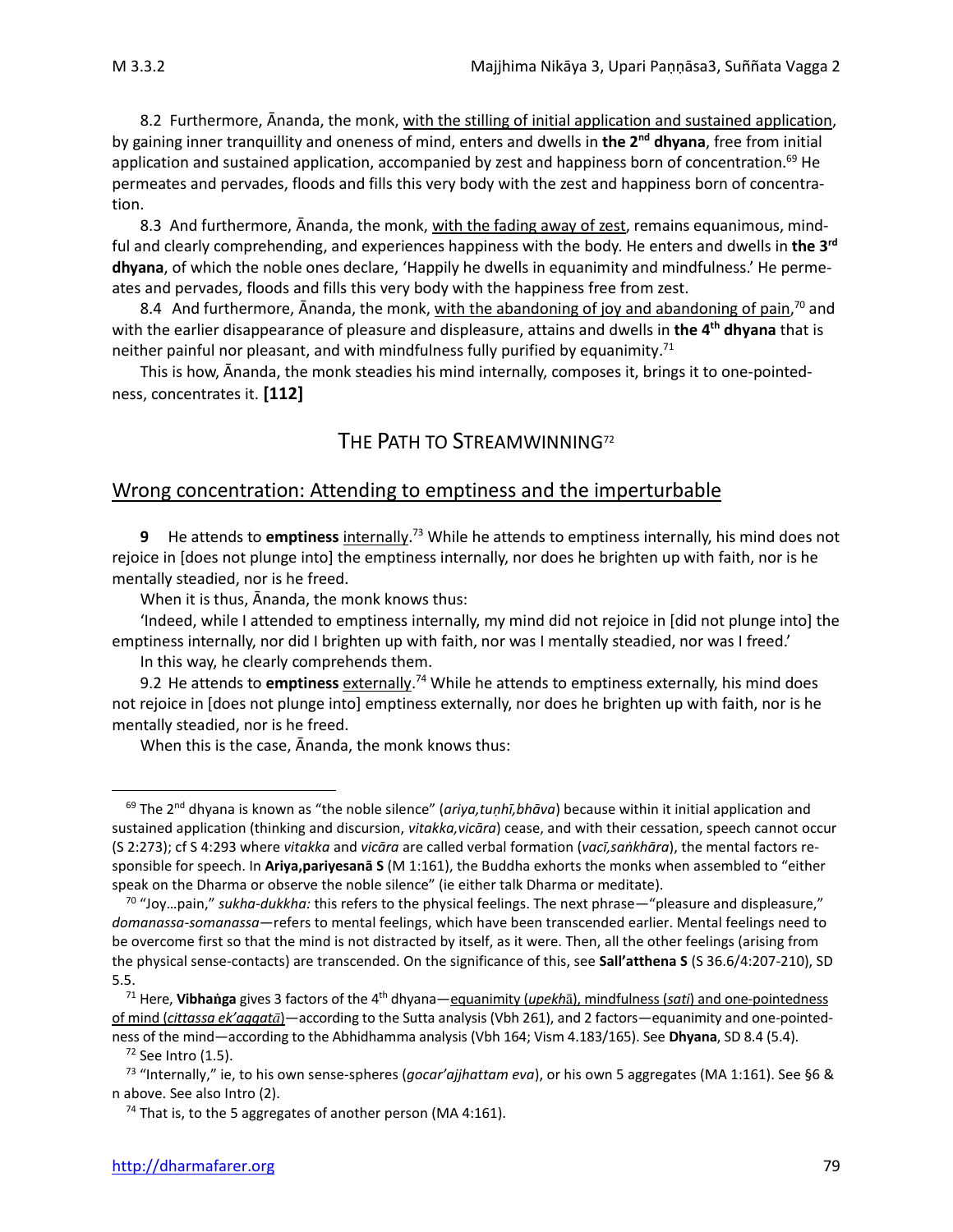'Indeed, while I attended to emptiness externally, my mind did not rejoice in [did not plunge into] emptiness externally, nor did I brighten up with faith, nor was I mentally steadied, nor was I freed.'

In this way, he clearly comprehends them.

9.3 He attends to **emptiness** internally and externally. <sup>75</sup> While he attends to emptiness internally and externally, his mind does not rejoice in [does not plunge into] emptiness internally and externally, nor does he brighten up with faith, nor is he mentally steadied, nor is he freed.

When this is the case, Ānanda, the monk knows thus:

'Indeed, while I attended to emptiness internally and externally, my mind did not rejoice in [did not plunge into] emptiness externally, nor did I brighten up with faith, nor was I mentally steadied, nor was I freed.'

In this way, he clearly comprehends them.

9.4 He attends to **the imperturbable**. <sup>76</sup> While he attends to the imperturbable, his mind does not rejoice in [does not plunge into] the imperturbable, nor does he brighten up with faith, nor is he mentally steadied, nor is he freed.

When this is the case, Ānanda, the monk knows thus:

'Indeed, while I attended to the imperturbable, my mind did not rejoice in [did not plunge into] the imperturbable, nor did I brighten up with faith, nor was I mentally steadied, nor was I freed.'

In this way, he clearly comprehends them.

## Right concentration: Freedom through emptiness and the imperturbable

**10** Then, Ānanda, that monk should steady his mind internally, compose it, make it one-pointed, concentrate it on that same concentration sign as before.<sup>77</sup>

He attends to **emptiness** internally. While he attends to emptiness internally, his mind rejoices in [plunges into] the emptiness internally, he brightens with faith, he is mentally steadied, he is freed.

When it is thus, Ānanda, the monk knows thus:

'Indeed, while I attended to emptiness internally, my mind rejoiced in [plunged into] the emptiness internally, I brightened with faith, I was mentally steadied, I was freed.'

In this way, he clearly comprehends of them.

10.2He attends to **emptiness** externally. While he attends to emptiness externally, his mind rejoices in [plunges into] emptiness externally, he brightens with faith, he is mentally steadied, he is freed.

When this is the case, Ānanda, the monk knows thus:

'Indeed, while I attended to emptiness externally, my mind rejoiced in [plunged into] emptiness externally, I brightened with faith, I was mentally steadied, I was freed.'

In this way, he clearly comprehends them.

10.3He attends to **emptiness** internally and externally. While he attends to emptiness internally and externally, his mind rejoices in [plunges into] emptiness internally and externally, he brightens with faith, he is mentally steadied, he is freed.

<sup>&</sup>lt;sup>75</sup> That is, sometimes to himself, sometimes to another (MA 1:161). This "internal/external/internal-external" pattern is also found in connection with mindfulness practice in **Mahā Satipaṭṭhāna S** (D 2:292 passim) & **Satipaṭthāna S** (M 10.5/1:56 passim). See SD 10.1 (5). See §9a n above.

<sup>76</sup> "The imperturbable," *āneñja* or *ānañja,* ie the 4th formless attainment. Comy says of the Buddha, "Thinking, I will become free both ways," he attends to the formless attainment and imperturbability, *āneñja,arūpa,samāpatti* (MA 4:161). See Intro (3a).

 $77$  Comy: This refers to the dhyana that was used as the basis for insight. If, after emerging from the basic dhyana, his mind does not enter into emptiness through insight contemplation on his own aggregates or those of others, and he also cannot attain the imperturbably formless attainment, he should return and attend to it again and again. (MA 4:161).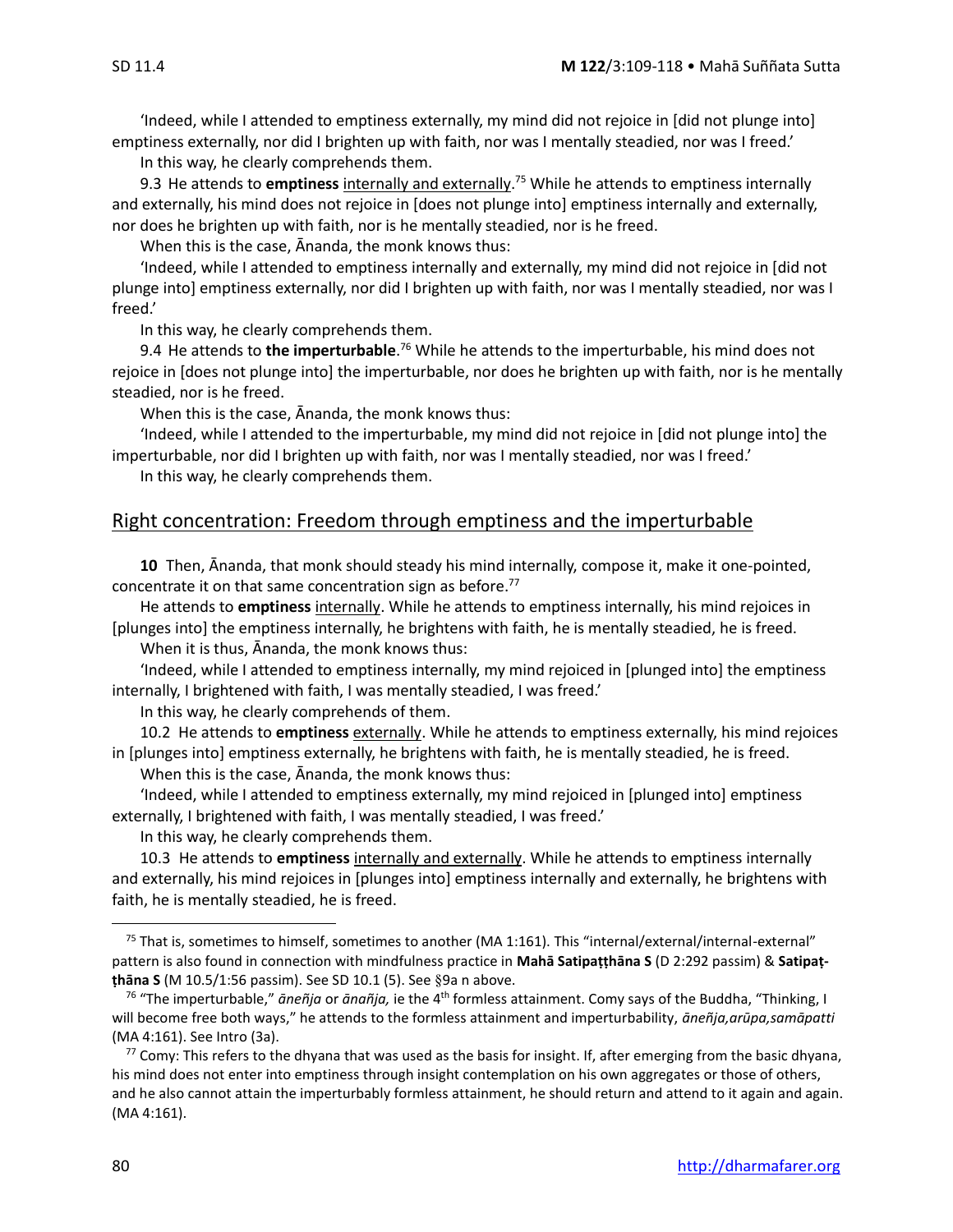When this is the case, Ānanda, the monk knows thus:

'Indeed, while I attended to emptiness internally and externally, my mind rejoiced in [plunged into] emptiness externally, I brightened with faith, I was mentally steadied, I was freed.'

In this way, he clearly comprehends them.

10.4He attends to **the imperturbable**. While he attends to the imperturbable, his mind rejoices in [plunges into] the imperturbable, he brightens with faith, he is mentally steadied, he is freed.

When this is the case, Ānanda, the monk knows thus:

'Indeed, while I attended to the imperturbable, my mind rejoiced in [plunged into] the imperturbable, I brightened up with faith, I was mentally steadied, I was freed.'

In this way, he clearly comprehends them.

## Right mindfulness: Minding the 4 postures $78$

**11** Ānanda, that monk abides thus, when his mind is inclined to walking, he walks, thinking: 'While I am walking thus, neither covetousness nor displeasure, <sup>79</sup> neither bad nor unwholesome states, **[113]** will overpower me.'

In this way, he clearly comprehends them.<sup>80</sup>

11.2Ānanda, that monk abides thus, when his mind is inclined to standing, he stands, thinking: 'While I am standing thus, neither covetousness nor displeasure, neither bad nor unwholesome states, will overpower me.'

In this way, he clearly comprehends them.

11.3Ānanda, that monk abides thus, when his mind is inclined to sitting down, he sits down, thinking:

'While I am sitting down thus, neither covetousness nor displeasure, neither bad nor unwholesome states, will overpower me.'

In this way, he clearly comprehends them.

<sup>78</sup> This whole section expands on the mindfulness of the 4 postures briefly stated in **Satipaṭṭhāna Ss** (D 22,3/- 2:292), SD 13.2, = (M 10,6/1:56 f), SD 13.3.

<sup>79</sup> "Covetousness and displeasure," *abhijjhā,domanassaṁ,* which Walshe (1995:335 & n632) renders as "hankering and fretting for the world"; alt tr "longing and displeasure" or "longing and loathing." MA says that covetousness and displeasure signify the first two hindrances—sensual desire and ill will—principal hindrances to be overcome for the practice to succeed. They thus represent the contemplation of mind-objects, which begins with the 5 hindrances. Cf M 1:274/39.13; see also **Mahā Satipaṭṭhāna S** (D 22,13) and **Satipaṭṭhāna S** (M 10.36) on how to deal with the hindrances in one's meditation. The monk effects the abandoning of the hindrances by the contemplations of impermanence, fading away (of lust), cessation (of suffering) and letting go (of defilements), and thus comes to look upon the object with equanimity. On *abhijjhā,domanassa,* there is an interesting related passage from **Pubba or Pubb'eva Sambodha S**: "Monks, before my awakening, when I was still a bodhisattva, this thought occurred to me… 'Whatever physical and mental joy (*sukha,somanassa*) there is in the world, that is the gratification (*assāda*) in the world; that the world is impermanent, suffering and of the nature to change, that is the wretchedness (*ādīnava*) in the world—the removal and abandoning of desire and lust for the world, that is the escape from the world'." (A 1:258/ 3.101, pointed out to me by Robert Eddison). My understanding here regarding the naming of the first two mental hindrances as *abhijjhā,domanassa* is to show that with their elimination the other hindrances are eliminated, too—a view confirmed by Ajahn Brahmavaṁso (30 March 2003). This is further confirmed by the Comys: "But here since taking *abhijjhā* includes *kāma-c,chanda,* and taking *domanassa* includes *vyāpāda,* therefore it should be understood that the abandoning of the hindrances is spoken of by indicating the pair that is strong among those items that make up the hindrances" (DA 3:759 = MA 1:244 = VbhA 220). Here Gethin adds a parenthetical note: "The taking of *domanassa* includes *vyāpāda* because all *citt[ā]* rooted in aversion is accompanied by unpleasant mental feeling." (2001:49 f & n95).

<sup>80</sup> "Fully aware," ie, to this meditation exercise (*kamma-ṭ,ṭhāna*) (MA 4:162).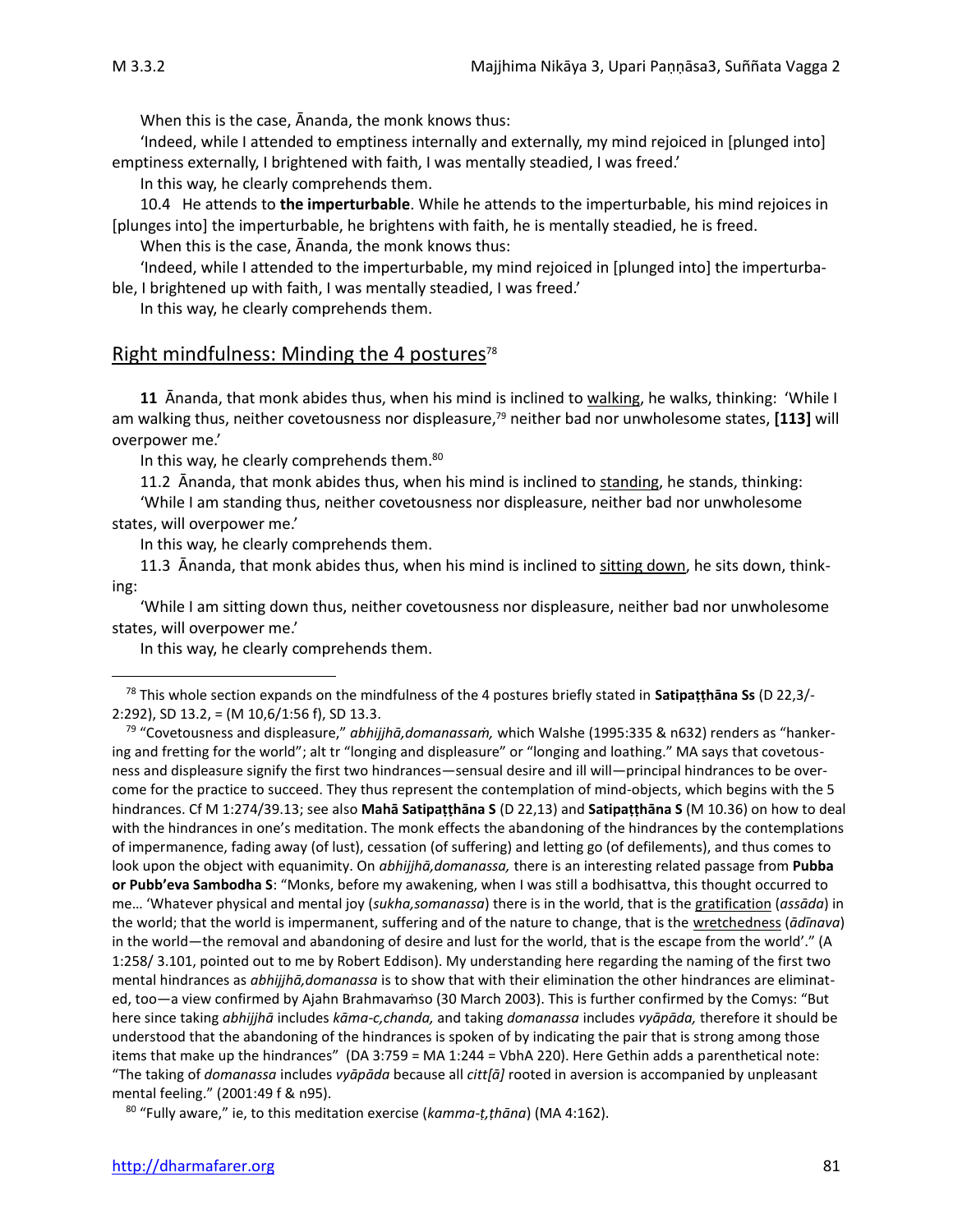11.4Ānanda, that monk abides thus, when his mind is inclined to lying down, he lies down, thinking: 'While I am lying down thus, neither covetousness nor displeasure, neither bad nor unwholesome states, will overpower me.'

In this way, he clearly comprehends them.

## THE PATH TO ONCE-RETURNING<sup>81</sup>

## Right speech

**12** Ānanda, for that monk abides thus, when his mind is inclined to **talking**, he resolves:

#### ANIMAL TALK<sup>82</sup>

'Such chatter that is low, vulgar, coarse, ignoble, not beneficial,

and that does not lead to disillusionment, to fading away [of lust], $^{83}$  to ending [of suffering], $^{84}$ 

to inner peace, to higher knowledge, to self-awakening, to nirvana; that is to say,

talk about kings, robbers, ministers of state, armies, danger, and wars [battles],

about food and drink, about clothing, beds [furniture], garlands and scents,

about relatives, about vehicles, about villages, towns, cities, and the countryside,

about women and men, *[D 1:8]* gossips of the street and at the well, tales of the dead,

tales of diversity [philosophical discussions of the past and future],

talk about the creation of the world and of the sea,

and talk of whether things exist or not [or, talk about gain and loss]<sup>85</sup>-

I shall not utter such talk.'

In this way, he clearly comprehends them.

12.2 But, Ānanda, he resolves:

THE 10 BASES OF DISCOURSE<sup>86</sup>

'Such talk, Ānanda, concerning austerity [effacement], conducing as a support for mind's release, and that leads to complete disillusionment, to fading away (of lust), to ending (of suffering), to inner peace, to higher knowledge, to self-awakening, to nirvana; that is to say,<sup>87</sup>

<sup>82</sup> Although unstated, this is *tiracchāna,kathā*, or "animal talk," as animals mostly walk parallel to the ground, so this kind of talk does not lead on upwards. On destiny of wrong views, see **Lohicca S** (D 12.10/1:228). See V 1:188; D 1:7 f, 178, 3:36; M 1:113, 513, 2:1, 23; S 5:419; A 5:128; also D:RD 3:33; S:W 5:355; A:W 5:86. At DA 89, *gehasita, kathā* (householder talk) is grouped with *tiracchāna,kathā.* See Pācittiya 85 where the group of 6 monks indulged in such talk (V 4:163); see V:H 3:82 nn.

<sup>83</sup> *Virāga* also "fading away of lust" or "dispassion" (see §21).

<sup>84</sup> *Nirodha* (see §21).

<sup>85</sup> *Iti,bhavbhāva,kathā*, may be rendered as "being and non-being" or as "profit and loss," but according to Walshe, the philosophical sense (as in Horner and Ñāṇamoli translations of Sandaka S, M 76) is preferable.

<sup>86</sup> These *dasa kathā,vatthu* are listed in **Ratha,vinīta S** (M 24,2.3/1:145), **Mahā Suññata S** (M 122,12/3:113), **Kosala S 2** (S 10.30,9/5:67), **Vatthu Kathā S 1** (A 10.49/5:129). In **Mahā Suññata S** (M 122), this list is preceded by the stock, "Such talk concerning austerity [effacement], conducing as a support for mind's release, and that leads to complete disillusionment, to fading away [of lust], to ending [of suffering], to inner peace, to higher knowledge, to self-awakening, to nirvana; that is to say,…" (WT *Yā ca kho ayaṃ, ānanda, kathā abhisallekhikā ceto,vinīvaraṇa,sappāyā* [Ce Se Ke *ceto,vicāraṇ,asappāyā;* Ee *ceto,vivaraṇa,sappāyā*] *ekantanibbidāya virāgāya nirodhāya upasamāya abhiññāya sambodhāya nibbānāya saṃvattati, seyyathidaṃ*) (M 122,12/3:113), SD 11.4. Cf **(Sāriputta) Susīma S** (S 2.29/1:63). Some of these qualities are mentioned separately, eg **Jiṇṇa S** (S 16.5) says that this passage constitutes Mahā Kassapa's lion-roar regarding his forest-dwelling (S 16.5/2:202); so too in **Mahā Gosiṅga S** (M 32), he describes the ideal monk in the same terms; **Piṇḍola S** (U 4.6/42 f); **Vaṅganta,putta Upasena Tha** (Tha 581).

 $81$  See Intro (1.5).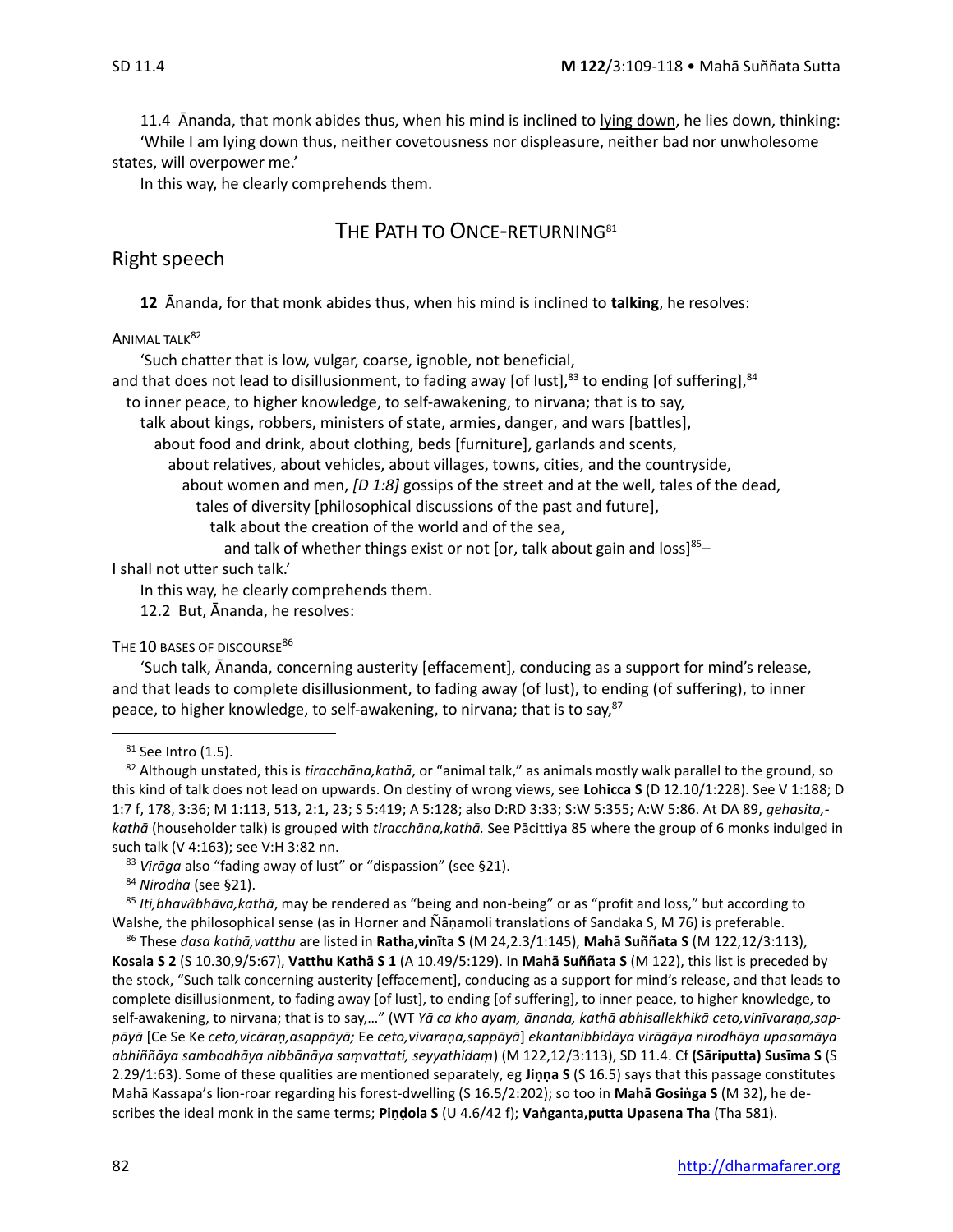(1) talk about wanting little, *app'iccha,kathā* (2) talk about contentment, *santuṭṭhi,kathā* (3) talk about solitude, *paviveka,kathā* (4) talk about non-socializing, *asaṁsagga,kathā* (5) talk about arousing effort, *viriy'ārambha,kathā* (6) talk about moral virtue, *sīla,kathā* (7) talk about mental concentration, *samādhi,kathā* (8) talk about wisdom, *paññā,kathā* (9) talk about freedom, *vimutti,kathā* (10) talk about the knowledge and vision of freedom— *vimutti,ñāṇa.dassana,kathā* I shall utter such talk.'

In this way, he clearly comprehends them.

## Right intention

**13** Ānanda, for that monk abides thus, **[114]** when his mind is inclined to **thinking**, he resolves:

'Such thought that is low, vulgar, coarse, ignoble, not beneficial, and that does not lead to disillusionment, to fading away [of lust], to ending [of suffering], to nirvana, that is to say, thoughts of sense-desire, thoughts of ill will, thoughts of cruelty—I shall not think such thoughts.

In this way, he clearly comprehends them.

13.2But, Ānanda, he resolves:

'Such thoughts that are noble and leading onward (to nirvana), that lead the one who practises thus to the utter destruction of suffering,<sup>88</sup> that is to say, thoughts of letting-go of sense-pleasures, thoughts of non-ill will, thoughts of non-violence—I shall think such thoughts.'

In this way, he clearly comprehends them.

## THE PATH TO NON-RETURNING

## The 5 cords of sensual pleasure

#### **14** Ananda, there are these **5 cords of sensual pleasure**.<sup>89</sup> What are the five?<sup>90</sup>

<sup>89</sup> Comy: Up to this point, the Buddha has shown the training for the attainment of the first 2 paths, those of streamwinning and once-returning. He now speaks this passages [14-15] to point out the insight needed to attain to **the path of non-returning** (*anāgāmī,magga*) that culminates in the abandoning of sense-desire. (MA 4:163)

<sup>90</sup> §14 is stock = **Mahā Dukkha-k,khandha S** (M 13,8/1:85 f) = **Cūḷa Dukkha-k,khandha S** (M 14,7/1:92) = **Araṇa, vibhaṅga S** (M 139,9/3:234). The word *kāma* (sense-desire) is also tr as "sensual pleasure" and may refer to either the subjective defilement (*kilesa*) or the object of desire (*vatthu*) (Nm 1,1, Vbh 256, DhsA 62; cf A 3:410 f). "**5 cords of sensual pleasure**" (*pañca kāma,guṇa*), so called because they are the objects of the 5 physical senses (V 1:3, 17, 225, 293, 3:111; D 1:172, 2:243, 245, 3:60, 238; M 1:47, 85, 3:234; S 1:9, 132; A 3.411; Dh 48, 415; Sn 436; Tha 254; J 3:466, 4:172, 173, 469. 6:127; Ap 547; Nm 1; Vbh 256; Mvst 3.417.2; MA 1:199, 131, 2:261). They are also the qualities of desire, ie, that which brings pleasure to the senses, or desirable sense-experience, as listed in the passage here. They are "cords" (*guṇa*) because they bind one to them, and they "multiply" (*guṇa*) themselves as a

<sup>87</sup> These are the 10 topics of talk (*kathā,vatthu*) conducive to spiritual growth and awakening, viz: *app'icchā, kathā, santuṭṭhi,kathā, paviveka,kathā, asaṁsagga,kathā, viriy'ārambha,kathā, sīla,kathā, samādhi,kathā, paññā, kathā, vimutti,kathā, vimutti,ñāṇa,dassana,kathā* (M 1:145, 3:113; A 5:129). For refs: SD 46.11 (2.1) n.

<sup>88</sup> "That lead…to the utter destruction of suffering," *niyyanti* (*niyyāti*) *tak,karassa sammā,dukkha-k,khayāya*, is stock (M 1:68, 81, 322, etc). Horner suggests that *takkarassa* (of one doing thus) "would be better rendered as 'thinker'." (M:H 3:157 n4).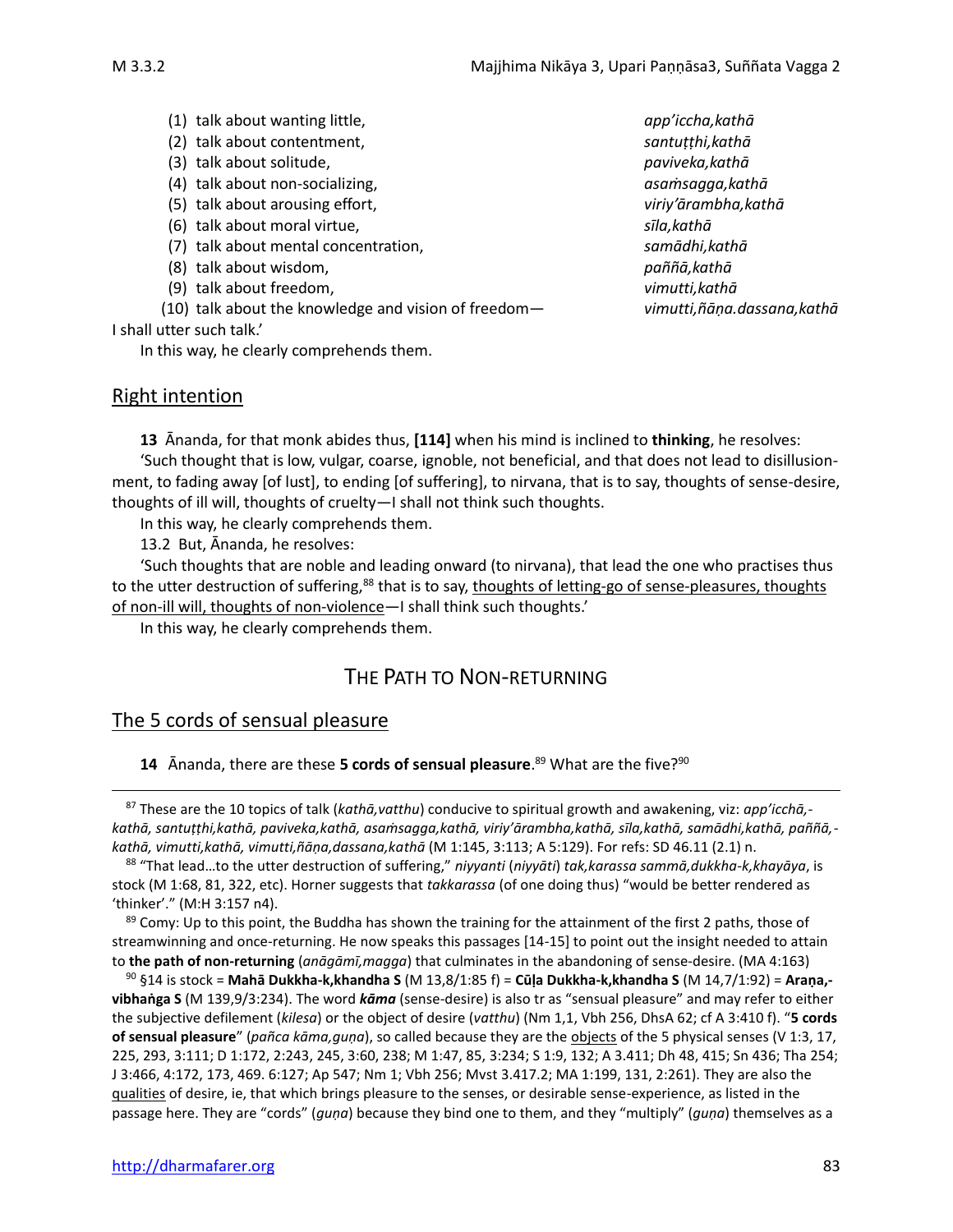- (1) Forms cognizable by the eye that are wished for, desirable, agreeable and pleasing, connected with sense-desire, arousing lust.
- (2) Sounds cognizable by the ear that are wished for, desirable, agreeable and pleasing, connected with sense-desire, arousing lust.
- (3) Smells cognizable by the nose that are wished for, desirable, agreeable and pleasing, connected with sense-desire, arousing lust.
- (4) Tastes cognizable by the tongue that are wished for, desirable, agreeable and pleasing, connected with sense-desire, arousing lust.
- (5) Touches cognizable by the body that are wished for, desirable, agreeable and pleasing, connected with sensual desire, arousing lust.

These, monks, are the 5 cords of sensual pleasure.<sup>91</sup>

## Reviewing one's own mind

**15** Here, Ānanda, a monk should constantly review his own mind, thus:

**'Do any of these 5 cords of sensual pleasure arise in my mind through a sense-base or not?'**<sup>92</sup> 15.2If, Ānanda, when reviewing, a monk knows thus,

'One or other of these 5 cords of sensual pleasure do arise in my mind through a sense-base,' then he knows,

'The lustful desire for these 5 cords of sensual pleasure has not been abandoned in me.' In this way, he clearly comprehends them.

15.3If, Ānanda, when reviewing, a monk knows thus,

'None of these 5 cords of sensual pleasure arise in my mind through any sense-base,' then he knows,

'The lustful desire for these 5 cords of sensual pleasure has been abandoned in me.' In this way, he clearly comprehends them.

result, binding one ever tighter to them. *Kāma* is also desire personified, ie the god of love, sometimes identified with Māra (Tha 3.88; BA 289). It is interesting to note here that there is no "mental pleasure" (*somanassa*) in the list. Such mental pleasures generally arise through mental focus or meditation, and as such are not regarded as *guṇa,* insofar as they provide a lasting sense of satisfaction and inner peace that lead to letting-go. See Intro (1.5).

<sup>91</sup> **Skilling** (1997:388 f) notes that the Tibetan version "has several statements not found in the Pāli:" In 11.2 (of he Tib version), the Buddha declares: "I do not say, Ānanda, that there is arousal in the mind apart from the 5 cords of sensual pleasure (*pañca kāma,guṇa*)." If a monk realizes that his mind is aroused by one or the other of the 5 cords of sensual pleasure (§11.3; cf Pali §15b), he should, with regard to the cords of sensual pleasure, dwell seeing impermanence, decay, dispassion, cessation, release (*anitya kaya virāga nirodha niśaraṇa*) (§11.4). When he does so (the whole list is repeated), his mind will no longer be aroused by any of the 5 cords of sensual pleasures ( $§11.5$ ).

<sup>92</sup> *Atthi nu kho me imesu pañcasu kāma,guṇesu aññatarasmiṁ vā aññatarasmiṁ vā āyatane uppajjati cetaso samudācāro ti?* lit 'Is there an occurrence of any of these 5 cords of sensual pleasure arising in my mind through a sense-base or not?' Here, the Buddha distinguishes between **two levels of sense-experience:** that of "the 5 cords of sensual pleasure" (*pañca,kāma,guṇa*) [16], that is, the level of the worldling, and "the 5 aggregates of clinging" (*pañc'upādāna-k,khandha*), that is, the level of the practitioner. The 5 cords of sensual pleasure have a "binding" or "grasping" effect on one who enjoys them. The 5 aggregates of clinging, on the other hand, are natural states that arise and fall away moment to moment. If a practitioner watches this rise and fall, he would abandon the "I am" conceit, and as such be free from the grip of Māra [17].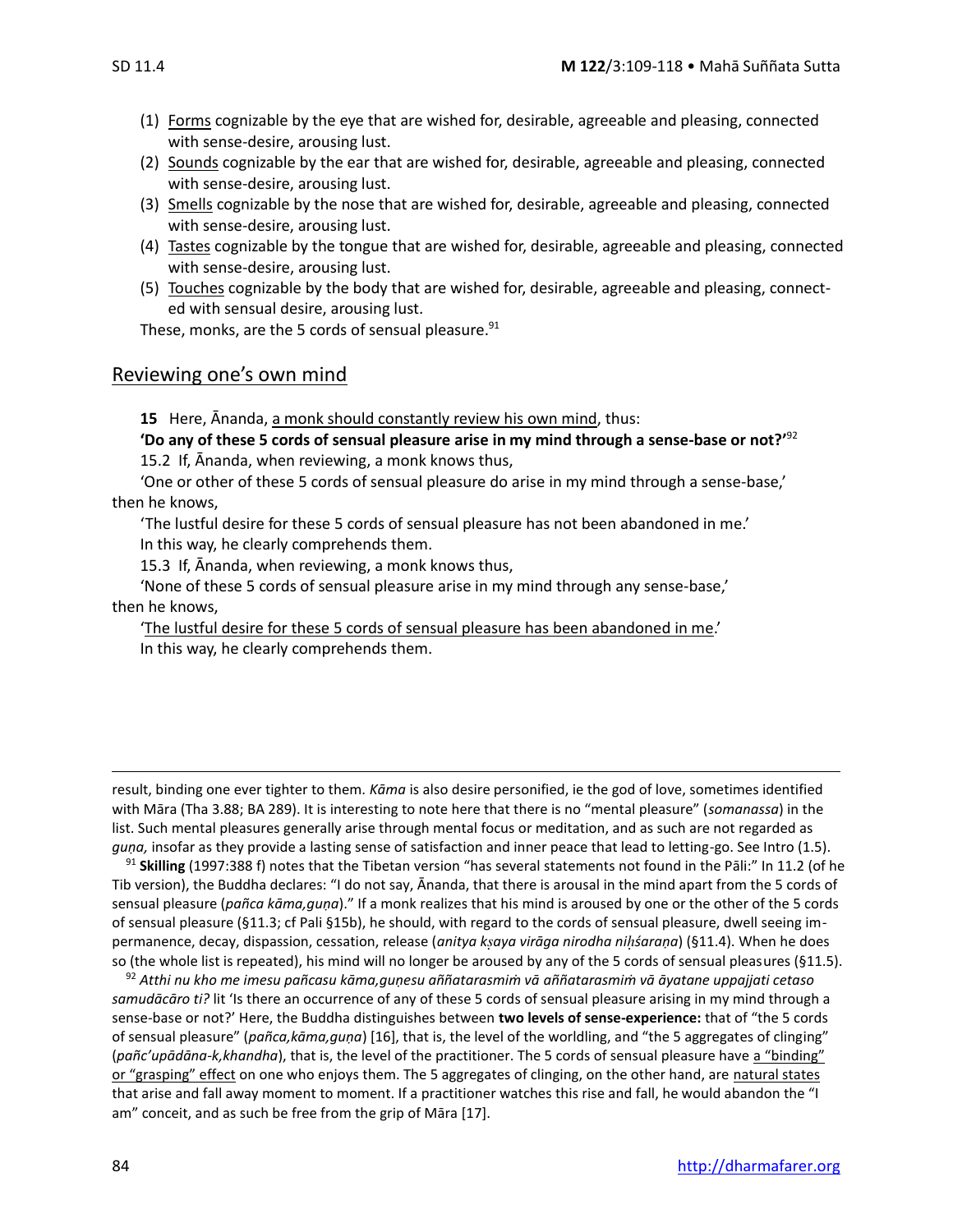# THE PATH TO ARHATHOOD

## Right view: The 5 aggregates of clinging

**16** <sup>93</sup>Ānanda, there are **these 5 aggregates of clinging,** <sup>94</sup> regarding which a monk should dwell contemplating rise and fall in them,<sup>95</sup>

'Such is form; such is its arising; such is its disappearance.

Such is feeling; such is its arising; such is its disappearance.

Such is perception; such is its arising; such is its disappearance.

Such are formations; **[115]** such is their arising; such is their disappearance.

Such is consciousness; such is its arising; such is its disappearance.'

**17** When he dwells contemplating rise and fall in these 5 aggregates of clinging, the conceit 'I am' on account of the 5 aggregates clinging is abandoned.

When this is the case, he knows thus:

'The conceit "I am" on account of the 5 aggregates of clinging has been abandoned.'

In this way, he clearly comprehends them.

**18** Ānanda, these states are concerned solely with the wholesome (in fruition).<sup>96</sup> They are noble, supramundane, and unreachable by the bad one.

# TEACHER & PUPIL<sup>97</sup>

## Right speech: Looking up to the right teacher

**19** What do think, Ānanda? What good does a disciple see in the teacher so as to be worthy of his devotion even if he [the disciple] is told to leave [is rejected]?"<sup>98</sup>

94 These two passages [§§16-17] point out the insight needed for the path of arhathood that culminates in the abandoning of the conceit "I am" (MA 4:163). These passages should be contrasted with those on "the 5 cords of sensual pleasures" [§§14-15]: see n at §15a.

<sup>95</sup> "In them," *yattha.*

<sup>96</sup> "Concerned … with the wholesome," *kusalâyatikā.* Comy glosses as *kusalato āgatā,* coming from the wholesome (MA 4:163). Horner, however, notes that "the sense of the exegesis and of the vll seems to be 'leading on (step by step) to what is skilled'" (M:H 3:158 n3).

<sup>97</sup> This section should be studied with **Lohicca S** (D 12/1:224-234) & **The Teacher or the Teaching?** (SD 3.14). See (1.5, 3).

<sup>98</sup> "Told to leave," *panujjamāno,* ie rejected, as at **Vana,pattha S** (M 17,26/1:108).

<sup>93</sup> "**The 5 aggregates of clinging**," *pañc'upādāna-k,khandha,* namely, form (*rūpa*), feeling (*vedanā*), perception (*saññā*), formations (*saṅkhāra*) and consciousness (*viññāṇa*) (S 3:47 Vbh 1). The aggregates of clinging (*upādānak,khandha*) are more fully called "the 5 groups of existence which form the objects of clinging" (Vism 14.214 f/477 f). **Khandha S** (S 22.48/3:47 f) defines the aggregates of clinging as being "with influxes, subject to clinging" (*sâsava upādānīya*). According to the Abhidhamma, all forms (*rūpā*) are classified as "with influxes, subject to clinging," and so too the resultant (*vipāka*) and functional (*kiriya*) mental aggregates of the arhat (Dhs 1103, 1219). The only aggregates that are "without influxes, not subject to clinging" (*anâsava anupādānīya*) are the 4 mental aggregates occurring in the cognitive moments of the 4 supramundane paths and fruits (Dhs 1104, 1220). The reason for this is that *sâsava* and *upādānīya* do not mean "accompanied by influxes and by clinging," but "capable of being taken as objects of the influxes and of clinging." Moreover, the arhat's mundane aggregates can be taken as objects of the influxes and of clinging by *others* (DhsA 347).<sup>93</sup> The Saṁyutta Comy says that while the form aggregate is of the sense-sphere, the other four aggregates are of the 4 spheres (sense sphere, form sphere, formless sphere, supramundane) (SA 2:270). See Intro (1.5).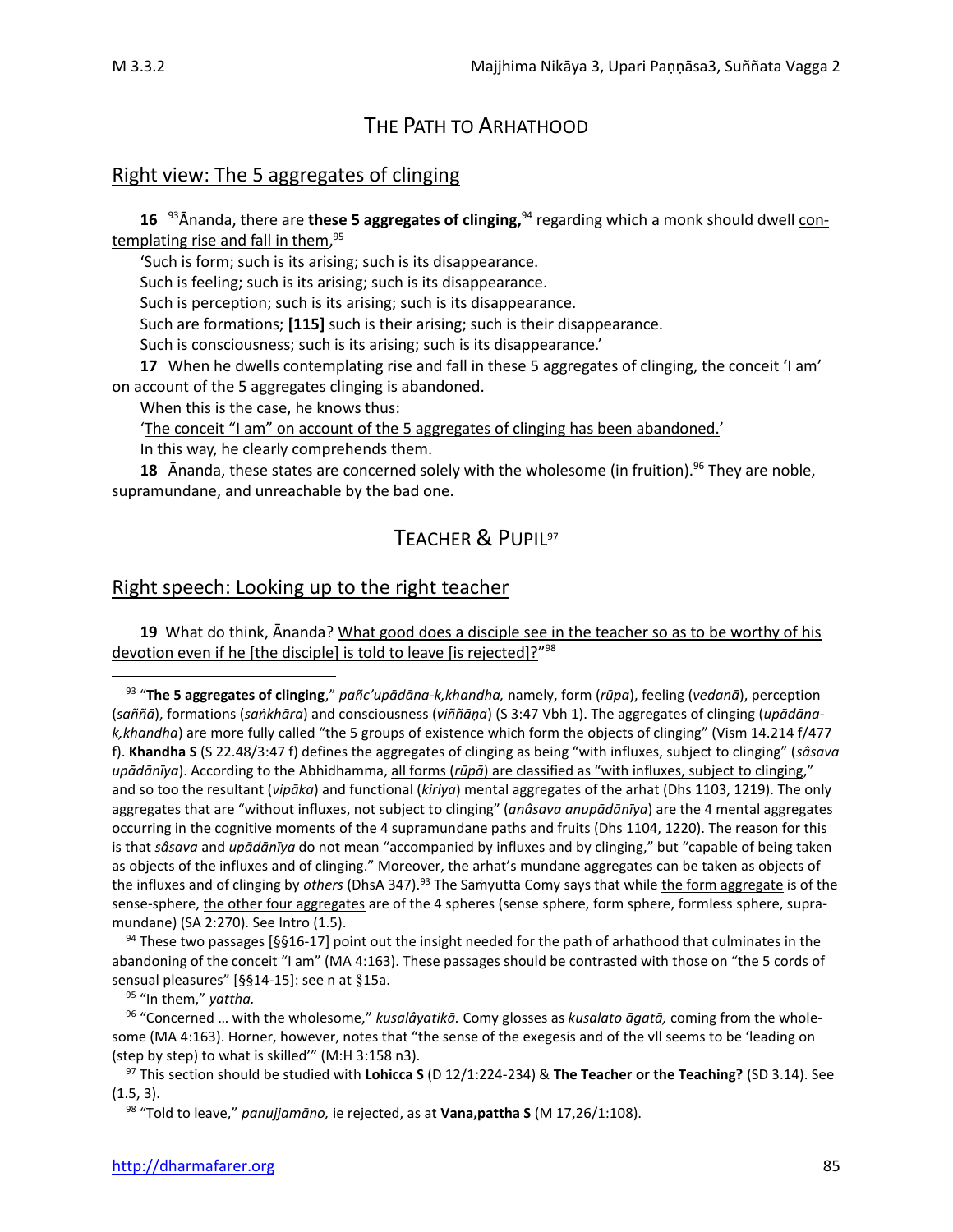"Bhante, our teachings are rooted in the Blessed One, guided by the Blessed One, have the Blessed One as refuge. It would be good indeed if the Blessed One were to explain its meaning. Having heard the Blessed One, the monks would remember it."<sup>99</sup>

**20** "Ānanda, a disciple should not regard the teacher as being worthy of his devotion [fit to be followed] for the sake of *sutta* (teachings), *veyyākarana* (Dharma expositions) or *geyya* (recitations). 100

Why is the reason for this?

For a long time, Ānanda, you have learned the Dharma, remembered it, recited it, examined it, and well understood it as a view.<sup>101</sup>

20.2But, Ānanda, there is this talk concerning austerity, conducing as a support for the mind's release, and that leads to complete disillusionment, to fading away (of lust), to ending (of suffering), to inner peace, to higher knowledge, to self-awakening, to nirvana; that is to say,<sup>102</sup> [§12.2]

*talk about wanting little, talk about contentment, talk about solitude,* 

<sup>100</sup> *Na kho Ānanda arahati sāvako satthāraṁ anubandhituṁ yad idaṁ suttaṁ geyyaṁ veyyākaraṇassa hetu.* It is unlikely that this passage is concerned with the listing of canonical texts, "but," says **Analayo**, it "simply speaks of following the teacher for the sake of ever more 'explanations' (instead of engaging in serious practice)," conjecturing that the original reading might have been *sutta,veyyākaraṇassa hetu* or *sutta,veyyākaraṇassa sotuṁ* (2011a: 700). Although there are isolated occasions, such as at the close of **Madhu,piṇḍika S** (M 18,22/1:114), SD 6.14, where the discourse is called a *sutta*, the Buddha and the early saints usually refer to their teachings as *dhamma.*  The notion of *sutta* as a finalized sermon or text is a post-Buddha development. It should further be noted that only *sutta* and *geyyā* are mentioned here, but the later Canon often mentions "the 9 limbs of the Teacher's teaching" or "the Teacher's 9-factored teaching" (*nav'aṅga satthu.sāsana*), comprising of (1) *sutta* (discourses, Sutta Nipāta prose section, Niddesa, Vinaya, Vibhaṅga, and texts with "Sutta" in their titles); (2) *geyyā* (discourse mixed containing stanzas); (3) *veyya,karaṇa* (prose-exposition, sometimes, in later works, referring to Abhidhamma); (4) *gāthā* (stanzas, such as Dhammapada, Thera,gāthā, Therī,gāthā, Sutta Nipāta stanzas); (5) *udāna* (inspired utterances, ie Udāna); (6) *iti,vuttaka* (Thus-said discourses, ie Iti,vuttaka); (7) *jātaka* (birth-stories, ie Jātaka); (8) *abbhūta,dhamma* (marvellous accounts); (9) *vedalla* (catechetical suttas, such as Cūḷa Vedalla S, Mahā Vedalla S, Sammā Diṭṭhi S, Sakka,pañha S, Saṅkhāra,bhājanīya S, Mahā Puṇṇama S) (V 3:8; M 1:133; A 2:5, 3:86). The term *nav'aṅga satthu, sāsana,* however, is found only in Apadāna, Buddha,vaṁsa and Comys. Of these 9 divisions of the teaching, our sutta only mentions the first two. The word "exposition" (*veyyakaraṇa*) in the sutta has a general, non-technical sense. Having said that, I think *sutta* and *geyyā* here should be taken in their non-technical sense, as referring to the available non-Buddhist teachings of the day. Paraphrased: "We should not go to a teacher merely for the sake of explanations of sacred formulas and hymns." In the *spirit* of the Dharma, we can, of course, extend the Buddha's admonition to also mean that besides a theoretical study of the texts, we need to learn something more, viz, mental cultivation and spiritual freedom. See SD 58.1 (5.4.1.4); SD 49.8 (9.1.4.3); also **Levels of learning**, SD 40a.4 & **Language & discourse**, SD 26.11 (3.2.1).

<sup>101</sup> "Well understood as a view," *diṭṭhiyā suppaṭividdha,* lit "well penetrated by view." As at M 1:213. The context here, I think, is that the disciple has only "heard" (*suta,mayā paññā*) the teaching and thought (*cintā,mayā paññā*) about it, and has understood it thus far, but he has no direct experience of it through mental cultivation (*bhāvanā, maya paññā*) (D 3:219; Vbh 324).

<sup>102</sup> These are the 10 topics of talk (*kathā,vatthu*) conducive to spiritual growth and awakening, viz: *app'iccha, kathā, santuṭṭhi,kathā, paviveka,kathā, asaṁsagga,kathā, viriy'ārambha,kathā, sīla,kathā, samādhi,kathā, paññā, kathā, vimutti,kathā, vimutti,ñāṇa,dassana,kathā* (M 1:145, 3:113; A 5:129): see §12.2 above.

<sup>99</sup> *Bhagavaṁ mūlakā no bhante dhammā Bhagavaṁ nettikā Bhagavaṁ paṭisaraṇā. Sādhu vata bhante Bhagavantaṁ yeva paṭbhātu etassa bhāsitassa attho. Bhagavato sutvā bhikkhū dhāressanṭî ti,* at **Mahā Dhamma,samādāna S**  (M 46,2/1:309 f), **Vīmaṁsaka S** (M 47,3/1:317), **Naḷakapāna S** (M 68,8/1:465), **Mahā Suññata S** (M 122,19/3:115), SD 11.4; **Bālena Paṇḍita S** (S 2:24), SD 21.1, **Parivīmaṁsanā S** (S 12.51/2:81), SD 11.5, **Candûpama S** (S 16.3/2:199), **Sammāsambuddha S** (S 22.58/3:66), **Sall'atthena S** (S 36.6/4:208), SD 5.5, **Ānanda S 2** (S 36.16/4:221); A 3.68/1:199, A 8.6/4:158, A 8.83/4:338, A 9.1/4:351, A 10.58/5:106, A 11.20/5:355.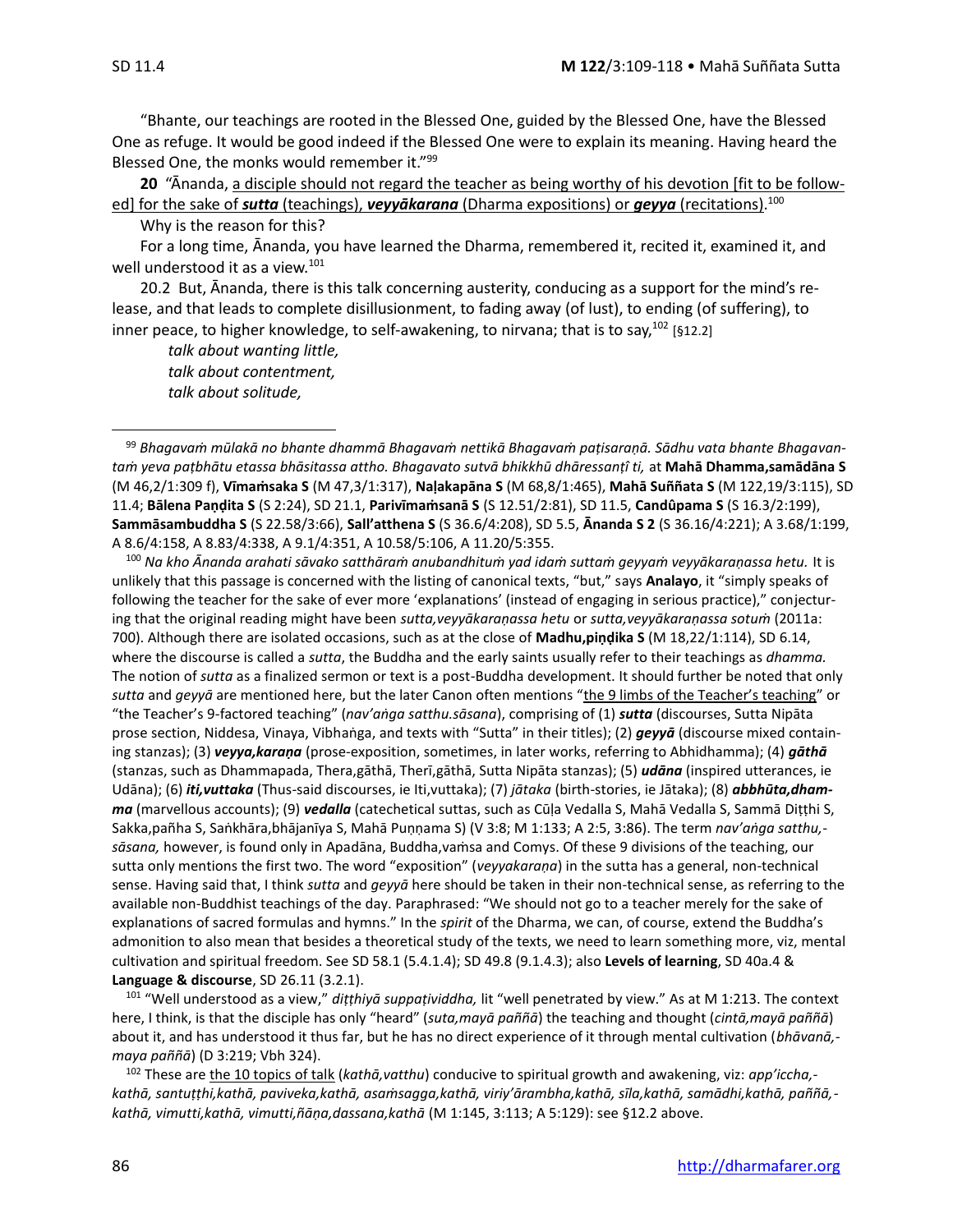*talk about non-socializing, talk about arousing effort, talk about moral virtue, talk about mental concentration, talk about wisdom, talk about freedom, talk about the knowledge and vision of freedom*.

20.3 It is for the sake of such a talk that a disciple should regard the teacher as being worthy of his devotion even if he is told to leave.

## Wrong livelihood: The 3 undoings

21 This being the case,<sup>103</sup> Ānanda, there is the teacher's undoing;<sup>104</sup> this being the case, there is the pupil's undoing; this being the case, there is the brahmachari's<sup>105</sup> undoing.

**22** (1) And what, Ānanda, is **the teacher's undoing**?

22.2 Here, Ānanda, some teacher<sup>106</sup> resorts to a secluded lodging: the forest, the foot of a tree, a mountain, a glen, a hillside cave, a charnel ground, **[116]** a jungle grove, the open air, a heap of straw.<sup>107</sup>

22.3 While he lives thus secluded, brahmin householders<sup>108</sup> from the market towns and country visit him, and as a result, he becomes infatuated, harbours desires,<sup>109</sup> gives in to greed, and reverts to luxury.

22.4 This, Ānanda, is called a teacher who is undone. He is one struck down by bad unwholesome states that defile, that bring rebirth, that invite trouble, that ripen in suffering, that lead to further [future] birth, decay and death.<sup>110</sup>

This, Ānanda, is the teacher's undoing.

#### **23** (2) And what, Ānanda, is **the pupil's undoing**?

Ānanda, a pupil of that teacher, emulating $111$  the teacher's solitude,

23.2 resorts to a secluded lodging: the forest, the foot of a tree, a mountain, a glen, a hillside cave, a charnel ground, a jungle grove, the open air, a heap of straw.

<sup>111</sup> *anubrūhayamāno.*

<sup>103</sup> "This being the case," *evaṁ sante.* For some disciples who live alone, it is difficult going (because of lack of understanding regarding the ten topics of talk). Therefore, to show the dangers (*ādīnava*) besetting solitude, he says *evaṁ sante,* which means "being in solitude thus," *evaṁ ekī,bhāve sante.* This passage is spoken to show the danger in solitude when one does not fulfill the proper purpose of solitary living (MA 4:164 f).

<sup>&</sup>lt;sup>104</sup> "Undoing," *upaddavo*, may also be rendered as "disaster, calamity" (M:NB 1335 n1157).

<sup>105</sup> "Brahmachari," *brahma,cāri,* ie one who has taken up the rule of celibacy*.* The anglicized word is found in English dictionaries like Webster's 3rd New International Dictionary.

<sup>106</sup> Comy: An outside teacher (*titthiyā*) (MA 4:165).

<sup>&</sup>lt;sup>107</sup> The more common list is shorter, but prob later: "to the forest or to the foot of a tree or to an empty abode": see **Anāpāna,sati S** (M 118,17), SD 7.13 n. See also **Mahā Assa,pura S** (M 3,9,12.2) n, SD 10.13.

<sup>108</sup> *Brāhmaṇa,gahapatikā,* also spelt as *brāhmaṇa,gahapati,* which is invariably a collective term, never an individual, ie, the landed community of of the brahmin villages (*brāhmaṇa,gāma*) or fiefs (*brahma,deya*) as a whole. This classification is based on land-ownership (ie their economic function), who nonetheless still identified with the larger priestly class. As such, individually, theu (such as Kūṭa,danta, Caṅkī, etc) are still refered to simply as *brāhmaṇa.* See Chakravarti 1987:72 f.

<sup>109</sup> "He becomes infatuated, harbours desires," *mucchati kāmayati* (PTS), but Se & Comy (MA 4:165) read *mucchaṁ nikāmayati.* MA 4:165: "He longs for and sets going the craving for infatuation" (*mucchana,taṇhaṁ pattheti pavatteti*), ie falling in love, one of the senses of *kāmeti* or *kāmayati* (M 2:40).

<sup>110</sup> The phrase "bad unwholesome states … decay and death" occurs repeatedly in **Mahā Assa,pura S** (M 39.22- 29/1:280).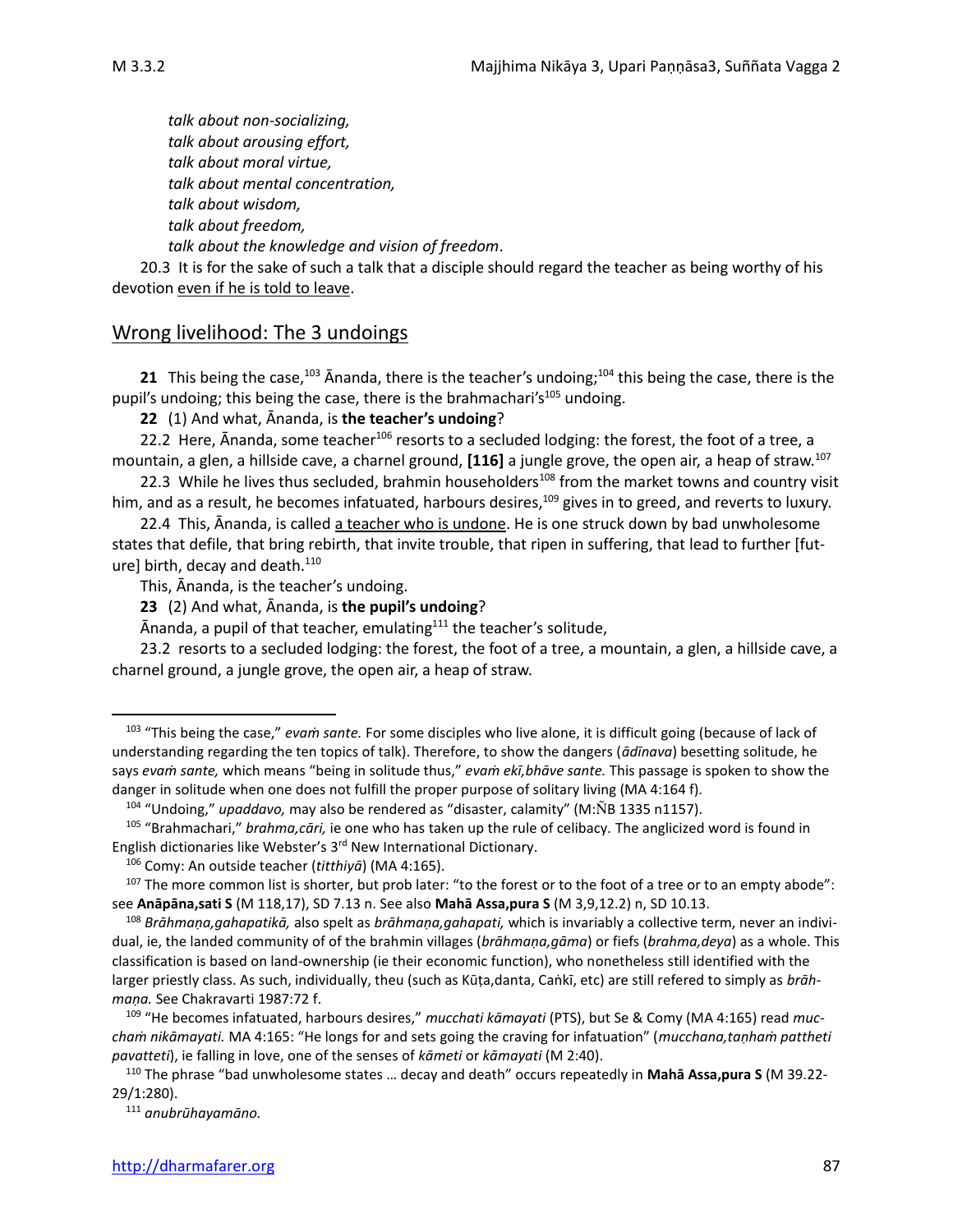23.3 While he lives thus secluded, brahmin householders from the market towns and country visit him, and as a result, he becomes infatuated, harbours desires, gives in to greed, and reverts to luxury.

23.4 This, Ānanda, is called a pupil who is undone. He is one struck down by bad unwholesome states that defile, that bring rebirth, that invite trouble, that ripen in suffering, that lead to future birth, decay and death.

This, Ānanda, is the pupil's undoing.

**24** (3) And what, Ānanda, is **the brahmachari's undoing**?

24.2 Here, Ānanda, there arises in the world the Tathagata [Thus Come], an arhat, fully self-awakened, accomplished in knowledge and conduct, well-farer, knower of the worlds, unexcelled trainer of tamable persons, teacher of beings human and divine, awakened, blessed.

24.3 He resorts to a secluded lodging: the forest, the foot of a tree, a mountain, a glen, a hillside cave, a charnel ground, a jungle grove, the open air, a heap of straw.

24.4 While he lives thus secluded, brahmin householders from the market towns and country visit him. Yet, he does not go astray, does not harbour desires, does not gives in to greed, nor does **[117]** he revert to luxury.

24.5 But a disciple of this teacher, emulating the teacher's solitude,<sup>112</sup> resorts to a secluded lodging: the forest, the foot of a tree, a mountain, a glen, a hillside cave, a charnel ground, a jungle grove, the open air, a heap of straw.

24.6 While he lives thus secluded, brahmin householders from the market towns and country visit him, and as a result, he becomes infatuated, harbours desires, gives in to greed, and reverts to luxury.

24.7 This, Ānanda, is called a brahmachari who is undone. He is one struck down by bad unwholesome states that defile, that bring rebirth, that invite trouble, that ripen in suffering, that lead to future birth, decay and death.

This, Ānanda, is the brahmachari's undoing.

24.2 But here, Ānanda, the brahmachari's undoing results in more suffering, bears more bitter fruit, than the teacher's undoing or the pupil's undoing, and it even leads one to the lower realms.<sup>113</sup>

### Right effort: Spiritual friendship with the teacher

**25** Therefore, Ānanda, conduct yourselves with friendliness [lovingkindness] towards me, not with hostility.<sup>114</sup> This will be for your welfare and happiness for a long time.

25.2And how, Ānanda, do **disciples conduct themselves towards the teacher with hostility**, **without friendliness**?

<sup>112</sup> "Emulating the teacher's solitude," *tassa satthu vivekaṁ anuyutto brūhayamāno.* Cf **Akaṅkheyya S** (M 6), where the exhortation, "devote yourself to empty places" (*brūhetha suññ'āgārānaṁ*), is given repeatedly (M 6/- 1:33-36).

<sup>&</sup>lt;sup>113</sup> Comy: Going forth outside the Buddha's Teaching brings small gain, so one who falls away from that falls away only from mundane attainment. He meets no great suffering, just as one who falls from the back of a donkey is only covered with dust. But the going forth in the Teaching brings great gain—the paths, the fruits and nirvana. Thus one who falls away from this meets great suffering, just as one who falls from the back of an elephant (MA 4:165). On an extreme level, **(Arahatta) Susīma S** (S 12.70) calls such a one "a thief of the Dharma" (one who ordains for selfish reasons and transgresses monastic rules), who would face suffering more painful than any earthly punishment, his conduct "results in more suffering, bears more bitter fruit, and it even leads one to the lower realms (S 12.70.62/2:128), SD 16.8.

<sup>&</sup>lt;sup>114</sup> This almost enigmatic statement should be understood in the light of §3-4a, where effectively the Buddha is telling Ānanda to break up the gathering. Understandably, Ānanda, as a mere streamwinner, could still misconstrue this gesture and become upset. Hence this statement.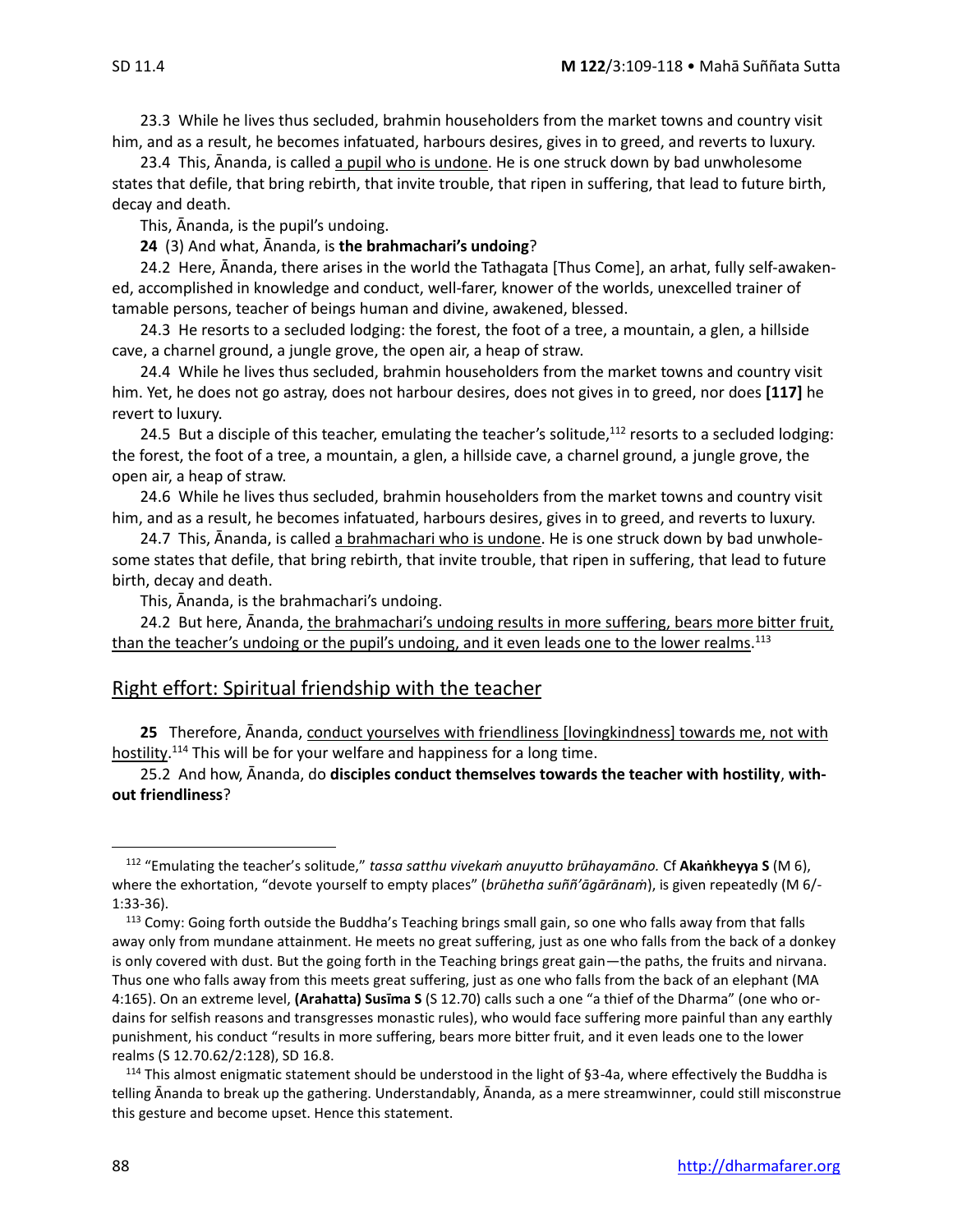Here, Ānanda, the teacher teaches the Dharma out of compassion for the disciples, seeking their welfare, caring for them, saying:

'This is for your welfare. This is for your happiness.'

His disciples neither desire to listen nor give an attentive ear nor establish their mind in wisdom [direct knowledge]. They err and turn away from the Teacher's teaching.<sup>115</sup>

This, Ānanda, is how the disciples conduct themselves towards the teacher with hostility, without friendliness. $116$ 

**26** And how, Ānanda, do **disciples conduct themselves towards the teacher with friendliness**, **without hostility**?

Here, Ānanda, the teacher teaches the Dharma out of compassion for the disciples, seeking their welfare, caring for them, saying:

'This is for your welfare. This is for your happiness.'

His disciples wish to listen, they give an attentive ear, they establish their mind in wisdom [direct knowledge]. They neither err nor turn away from the Teacher's teaching.

This, Ānanda, is how the disciples conduct themselves towards the teacher with friendliness, without hostility.<sup>117</sup>

26.2 Therefore, [118] Ānanda, conduct yourselves with friendliness [lovingkindness]<sup>118</sup> towards me, not with hostility. This will be for your welfare and happiness for a long time.

27 Ananda, I shall not treat you as a potter treats raw damp clay.<sup>119</sup> Restraining you again and again,<sup>120</sup> I will admonish you, cleansing you again and again.<sup>121</sup> The core will remain standing."<sup>122</sup>

<sup>116</sup> For similar a reaction, see the 3<sup>rd</sup> of the three satipatthanas at **Saļāyatana Vibhaṅga S** (M 137,24/3:211), SD 29.5.

<sup>117</sup> For similar reactions, see the first two of the three satipatthanas at **Saḷāyatana Vibhaṅga S** (M 137,22-23/- 3:211), SD 29.5.

<sup>118</sup> "With friendliness," *mittavatāya.*

<sup>115</sup> *Tassa sāvakā sussūsanti sotaṁ odahanti <na> aññaṁ cittaṁ upaṭṭhapenti na vokkamma [na] ca satthu sāsanā vattanti.* The first *na* is better omitted and the second *na* should be inserted in PTS ed in accordance with Be Ce Se. *Sussūsanti* is 3rd pl of *sussūsati,* desiderative of *suṇāti* (he listens). However, I think it is also possible to render *sussūsati* as "he listens properly" (*su + suṇāti*), as evident from **Cūḷa Suññata S** (M 121.3/3:104), SD 11.3.3. The two words, however, are differently derived: *sussuta* (M 121,3) = *su + suta* (participle of *suṇāti*).

Lohicca S (D 12) speaks of 3 kinds of blameworthy teachers: (1) one gone forth but not realized the spiritual goal; his pupils do not wish to listen to him; (2) one gone forth but not realized the spiritual goal; his pupils wish to listen to him; (3) one gone forth and realized the spiritual goal; his pupils do not wish to listen to him (D 12,6-8/ 1:230- 232). Here (in Mahā Suññata S), the teacher who has realized the spiritual goal is meant, and as such is not blameworthy, but the erring pupils are blameworthy.

<sup>119</sup> "As a potter treats raw, damp clay, *yathā kumbha,kāro āmake āmaka,matte.* Comy glosses *āmake* as *apakkhe,* and *āmaka,matte ti āmake nātisukkhe bhājane,* "an unbaked vessel, not quite dry. The potter gently takes these vessels in both hands, saying, "Do not break," but I will not proceed with you as the potter does." (MA 4:166). I B Horner notes: "I do not see the full force of this simile… But I believe it means that whereas the potter gives, and can give, his vessels one chance only, the Teacher is undefeated by any initial failure there may be, and proceeds undeterred with the expectation of final success on the part of his pupil" (M:H 3:162 n1).

<sup>120</sup> "Restraining you again and again," *niggayha niggayha.* Comy: "Having exhorted once, I will not be silent. Constantly reproving (*niggahetvā niggahetvā*) again and again, I will exhort, I will instruct" (MA 4:166). Cf *niggayha, vādī* (Dh 76), qu at DhA 2:108.

<sup>121</sup> "Cleansing you again and again," *pavayha pavayha* (M 1:442, 444, 3:18 = DhA 2:108), ger of *pavāhati,* "(1) to cause to be carried away, to remove; freq with ref to water: to wash away cleanse (M 1:39; S 1:79, 183, 2:88; Tha 751). (2) to pull out, draw out (D 1:77, better read as *pabāhati*)" (PED abridged). Comy explains that the Buddha removes one's faults (*dosa*), "as a potter, having removed (*pavāhetvā*, vl *pajahitvā*) the cracked and broken vessels [Se *bhinna,chinna,bhājanāni*] from among those that have been baked, takes the well baked ones, tapping (ie test-